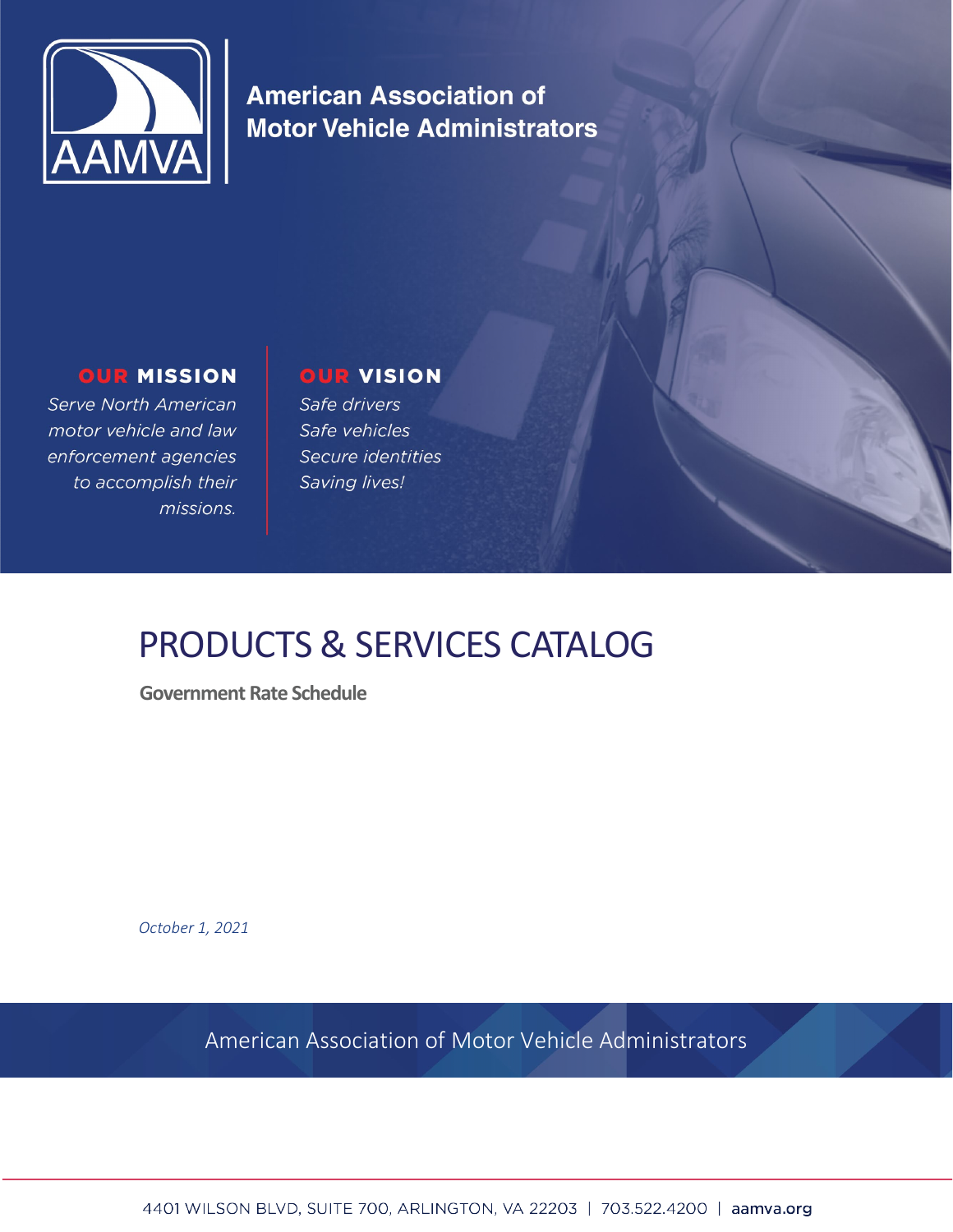# Table of Contents

| $\overline{1}$ |                |       |  |  |
|----------------|----------------|-------|--|--|
|                | 1.1            |       |  |  |
|                | 1.2            |       |  |  |
|                |                | 1.2.1 |  |  |
|                |                | 1.2.2 |  |  |
|                |                | 1.2.3 |  |  |
|                |                | 1.2.4 |  |  |
|                |                | 1.2.5 |  |  |
|                | 1.3            |       |  |  |
|                | 1.4            |       |  |  |
| $\overline{2}$ |                |       |  |  |
|                | 2.1            |       |  |  |
|                |                |       |  |  |
|                | 2.2            |       |  |  |
|                | 2.3            |       |  |  |
| 3              |                |       |  |  |
|                | 3.1            |       |  |  |
|                |                | 3.1.1 |  |  |
|                |                | 3.1.2 |  |  |
|                |                | 3.1.3 |  |  |
|                |                | 3.1.4 |  |  |
|                |                | 3.1.5 |  |  |
|                |                | 3.1.6 |  |  |
|                |                | 3.1.7 |  |  |
|                | 3.2            |       |  |  |
|                |                | 3.2.1 |  |  |
|                |                | 3.2.2 |  |  |
|                | 3.2.3<br>3.2.4 |       |  |  |
|                |                |       |  |  |
|                |                | 3.2.5 |  |  |
|                |                |       |  |  |
|                |                | 3.3.1 |  |  |
|                |                | 3.3.2 |  |  |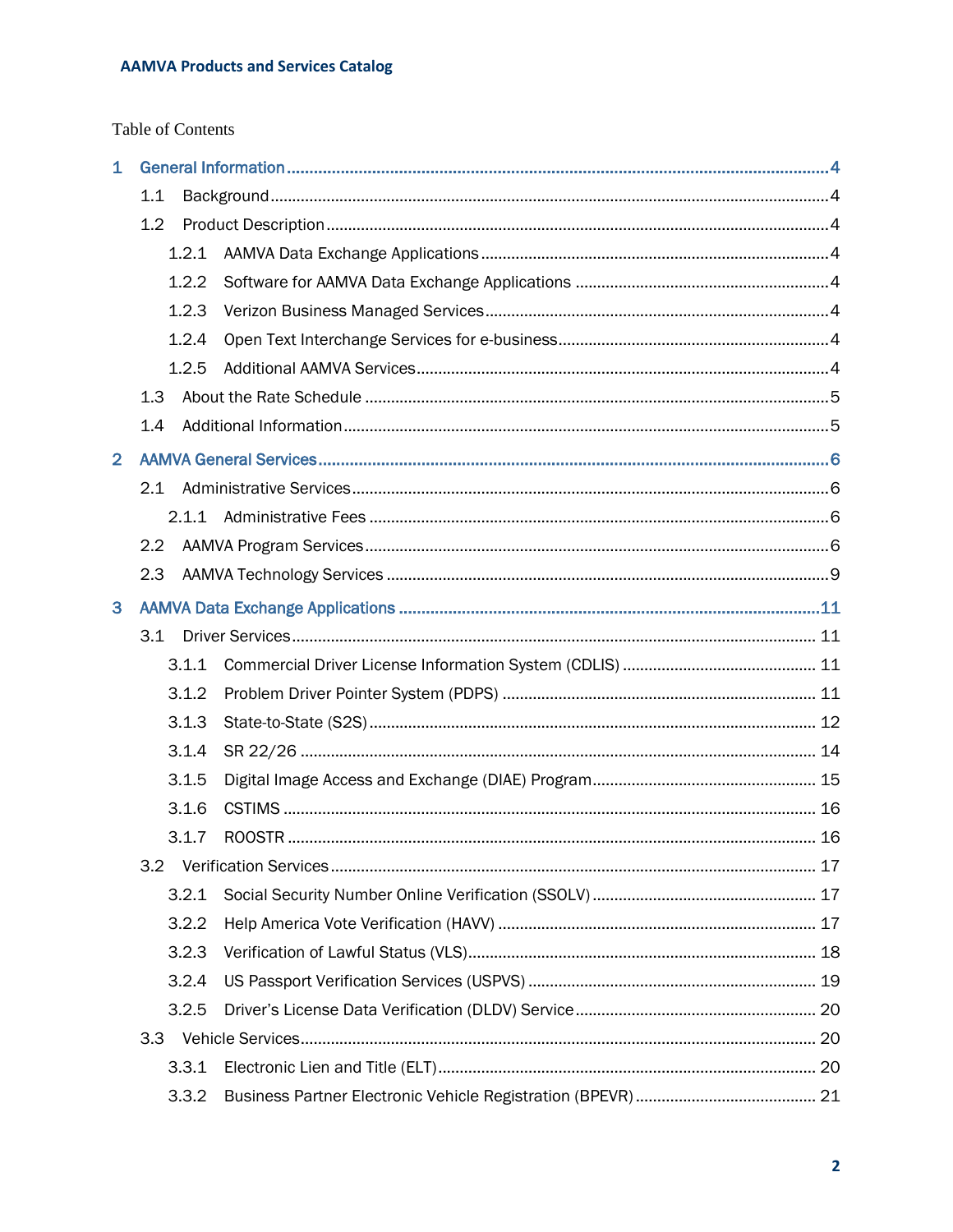|   | 3.3.3 |                                                                           |  |
|---|-------|---------------------------------------------------------------------------|--|
| 4 |       |                                                                           |  |
|   |       |                                                                           |  |
|   |       |                                                                           |  |
| 5 |       |                                                                           |  |
|   | 5.1   |                                                                           |  |
|   | 5.1.1 |                                                                           |  |
|   |       |                                                                           |  |
|   | 5.2.1 |                                                                           |  |
|   | 5.2.2 |                                                                           |  |
|   | 5.2.3 |                                                                           |  |
|   | 5.2.4 | PIP Site - Single Circuit No Redundancy with a Single Managed Router  29  |  |
|   | 5.2.5 |                                                                           |  |
|   | 5.2.6 |                                                                           |  |
|   | 5.2.7 |                                                                           |  |
|   | 5.2.8 | PIP Site - Geographically separate site using a Backup Shadow circuit  30 |  |
|   | 5.2.9 |                                                                           |  |
|   |       |                                                                           |  |
|   |       |                                                                           |  |
|   |       |                                                                           |  |
|   |       |                                                                           |  |
|   |       |                                                                           |  |
|   |       |                                                                           |  |
| 6 |       |                                                                           |  |
|   |       |                                                                           |  |
|   | 6.1.1 |                                                                           |  |
|   | 6.2   |                                                                           |  |
|   |       |                                                                           |  |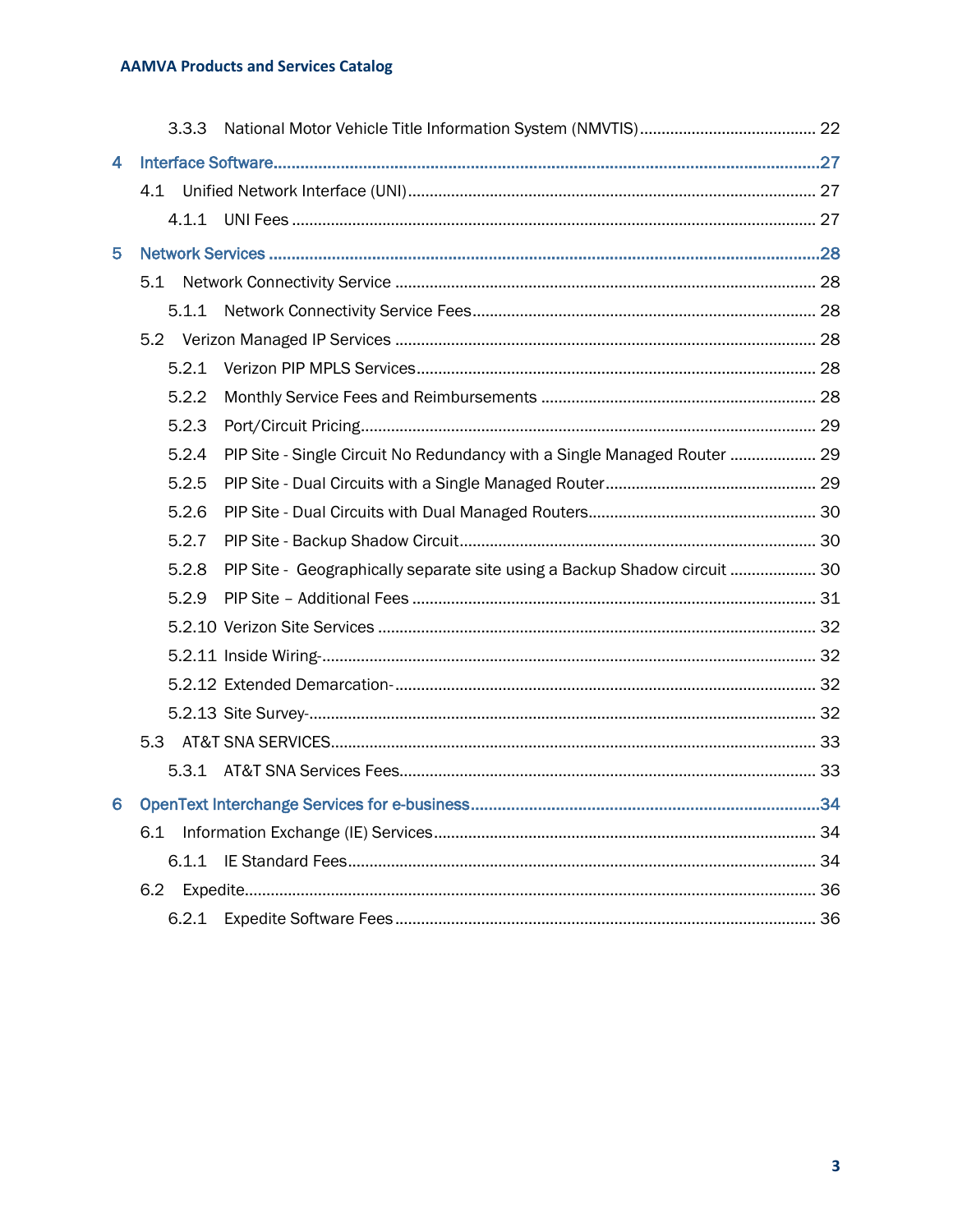# <span id="page-3-0"></span>**1 GENERAL INFORMATION**

#### <span id="page-3-1"></span>**1.1 BACKGROUND**

The American Association of Motor Vehicle Administrators (AAMVA) is a nonprofit organization representing officials in all 69 states, provinces and territories engaged in the administration and enforcement of driver and motor vehicle laws in the United States and Canada. Through its membership, the association develops model programs and serves as an information clearinghouse and international spokesperson for members' interests. Our vision: Safe Drivers, Safe Vehicles, Secure Identities, Saving Lives.

The Association's mission is to support North American motor vehicle and law enforcement agencies. A proponent of jurisdictional rights and the unique circumstances that dictate each jurisdiction's legal and regulatory environment, AAMVA provides a host of solutions and services for jurisdictional representatives tasked with administering and enforcing motor vehicle laws. These solutions and services, such as business process best practices, educational and training events, and technology platforms are developed under the direction of the membership.

## <span id="page-3-2"></span>**1.2 PRODUCT DESCRIPTION**

#### <span id="page-3-3"></span>**1.2.1 AAMVA Data Exchange Applications**

AAMVA develops and maintains many information systems that facilitate the electronic exchange of driver, vehicle, and identity information between organizations.

#### <span id="page-3-4"></span>**1.2.2 Software for AAMVA Data Exchange Applications**

Software for use with AAMVA various data exchange applications for translating messages and communicating via the AAMVAnet<sup>™</sup> network.

#### <span id="page-3-5"></span>**1.2.3 Verizon Business Managed Services**

Secure network services including connectivity to the Verizon Business Private IP (PIP) network, backup and redundancy for network connectivity, managed firewall services, and more.

#### <span id="page-3-6"></span>**1.2.4 Open Text Interchange Services for e-business**

Electronic Data Interchange (EDI) and messaging tools offered by Open Text.

#### <span id="page-3-7"></span>**1.2.5 Additional AAMVA Services**

AAMVA tailored applications for use by AAMVA members and in conjunction with AAMVA Data Exchange Applications.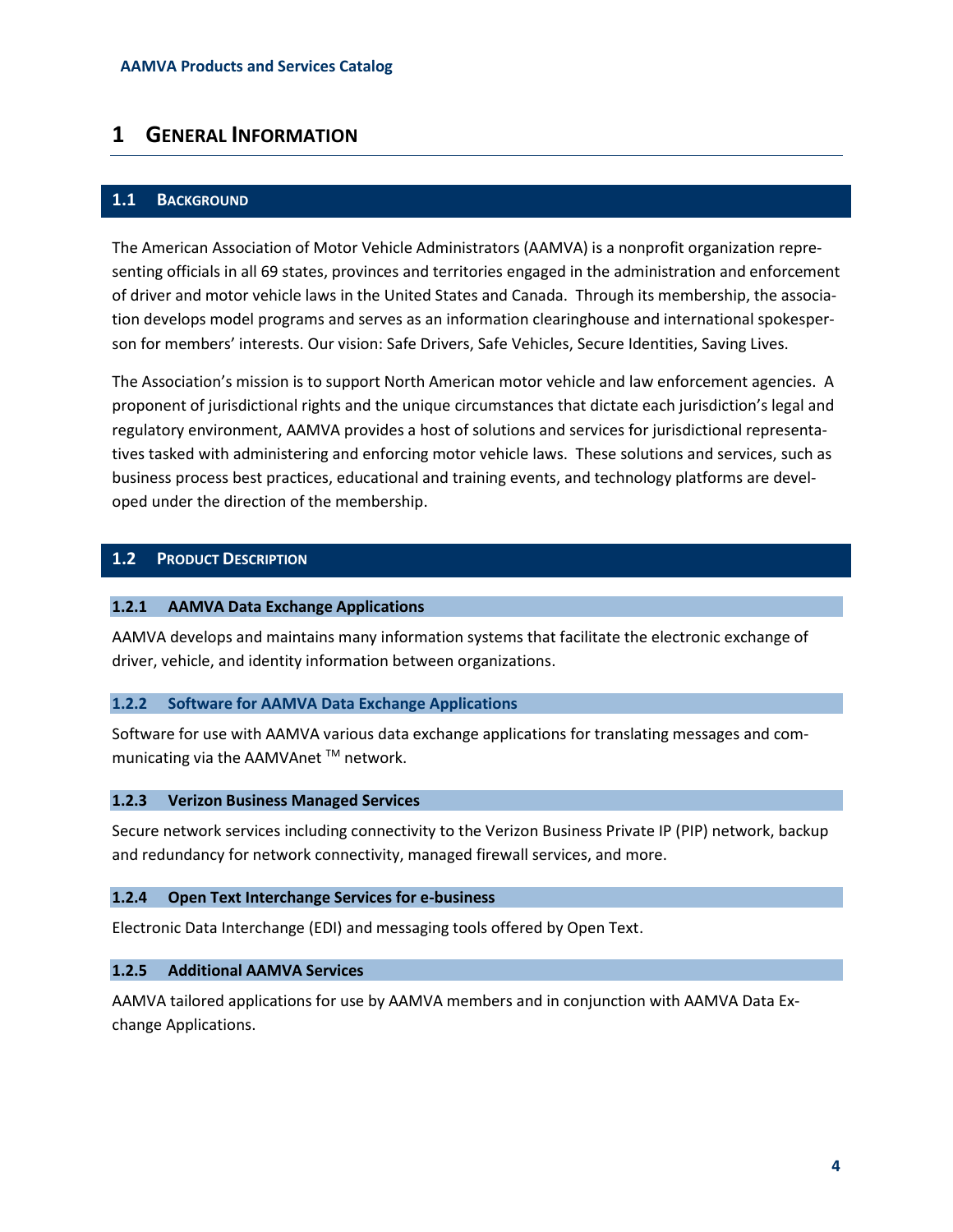# <span id="page-4-0"></span>**1.3 ABOUT THE RATE SCHEDULE**

All rates are effective through September 30th, 2022, and are subject to change thereafter with 30-days prior written notice.

All fees, are exclusive of any applicable state or local sales, use or other taxes of a similar nature. Unless it furnishes a current, valid sales and use tax exemption certificate, customer shall be responsible for all such taxes imposed upon AAMVA for amounts paid by customer to AAMVA under any services Agreement.

# <span id="page-4-1"></span>**1.4 ADDITIONAL INFORMATION**

Contact AAMVA Customer Service at 703-908-5860 or AAMVACustomerService@aamva.org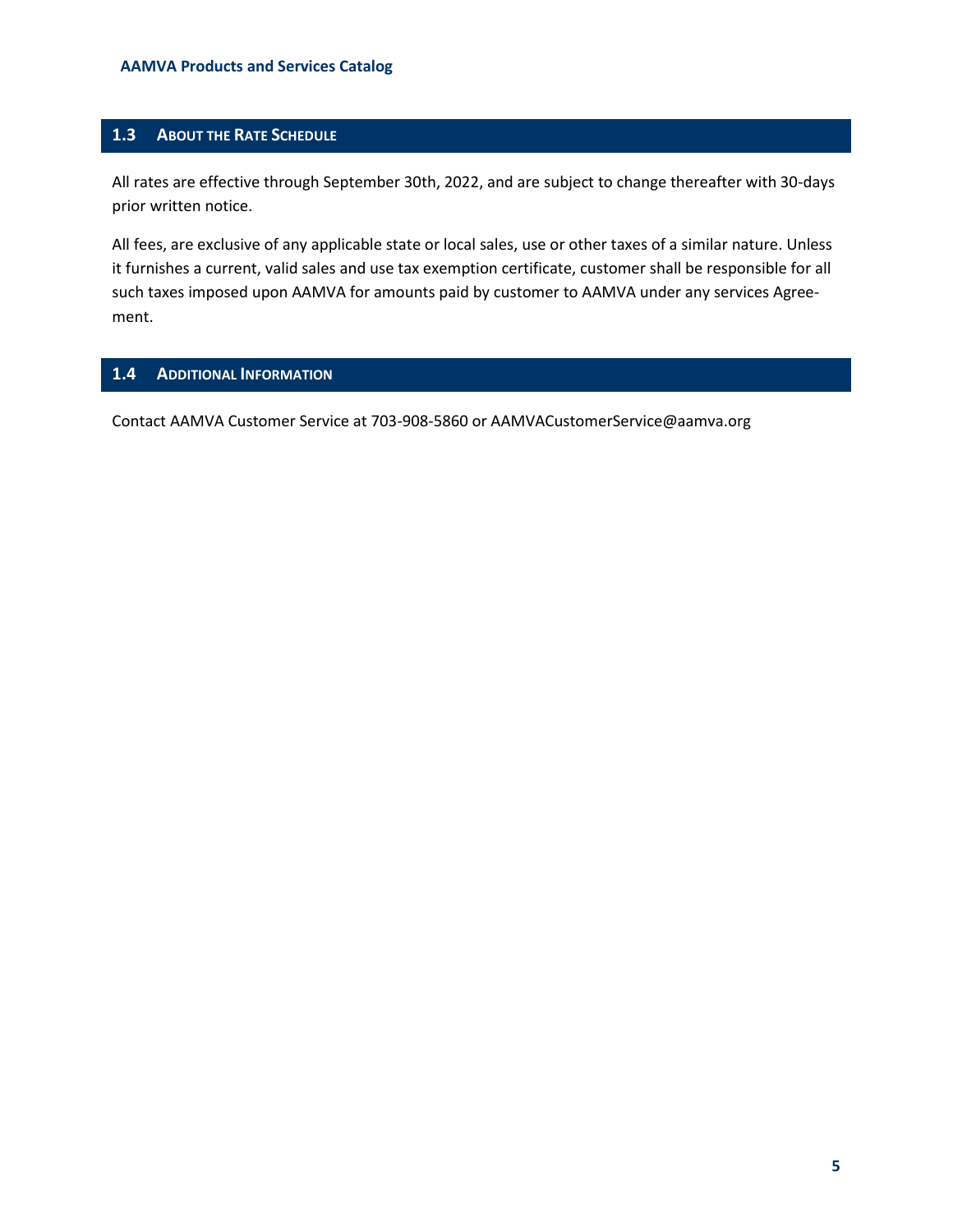# <span id="page-5-0"></span>**2 AAMVA GENERAL SERVICES**

#### <span id="page-5-1"></span>**2.1 ADMINISTRATIVE SERVICES**

- An enrollment charge occurs when a new Master Account or Sub Account is established for a subscriber
- A subscriber can request multiple Sub Accounts within a Master Account
- The billing information supplied to the subscriber will be by Sub Account
- Only the Master Account will be charged the monthly service fee

<span id="page-5-2"></span>

| 2.1.1<br><b>Administrative Fees</b> |
|-------------------------------------|
|-------------------------------------|

| <b>Item Description</b>               | <b>BEID</b>       | Unit                      | Rate     |
|---------------------------------------|-------------------|---------------------------|----------|
| Enrollment Chrg - all Master & Subac- | MVA-ENROLM        | per invoiced account- one |          |
| counts                                |                   | time                      | \$180.00 |
| Service Fee - Master Account only     | MVA-SVCFEE        | per month                 | \$40.00  |
| <b>Billing Extract</b>                | <b>MVA-BILDET</b> | per request               | \$200.00 |
| Detail Billing-Paper                  | <b>MVA-DTLPPR</b> | per month                 | \$25.00  |
| Detail Billing-Electronic*            | <b>MVA-DTLELC</b> | per month                 | \$25.00  |

\* If IE is selected for delivery, IE fees also apply.

If e-mail is selected for delivery, there is no charge for electronic billing.

# <span id="page-5-3"></span>**2.2 AAMVA PROGRAM SERVICES**

The Program Services Fee supports AAMVA's robust portfolio of member programs and services. The fee is invoiced monthly, so the annual fees below would be spread evenly over the 12-month year.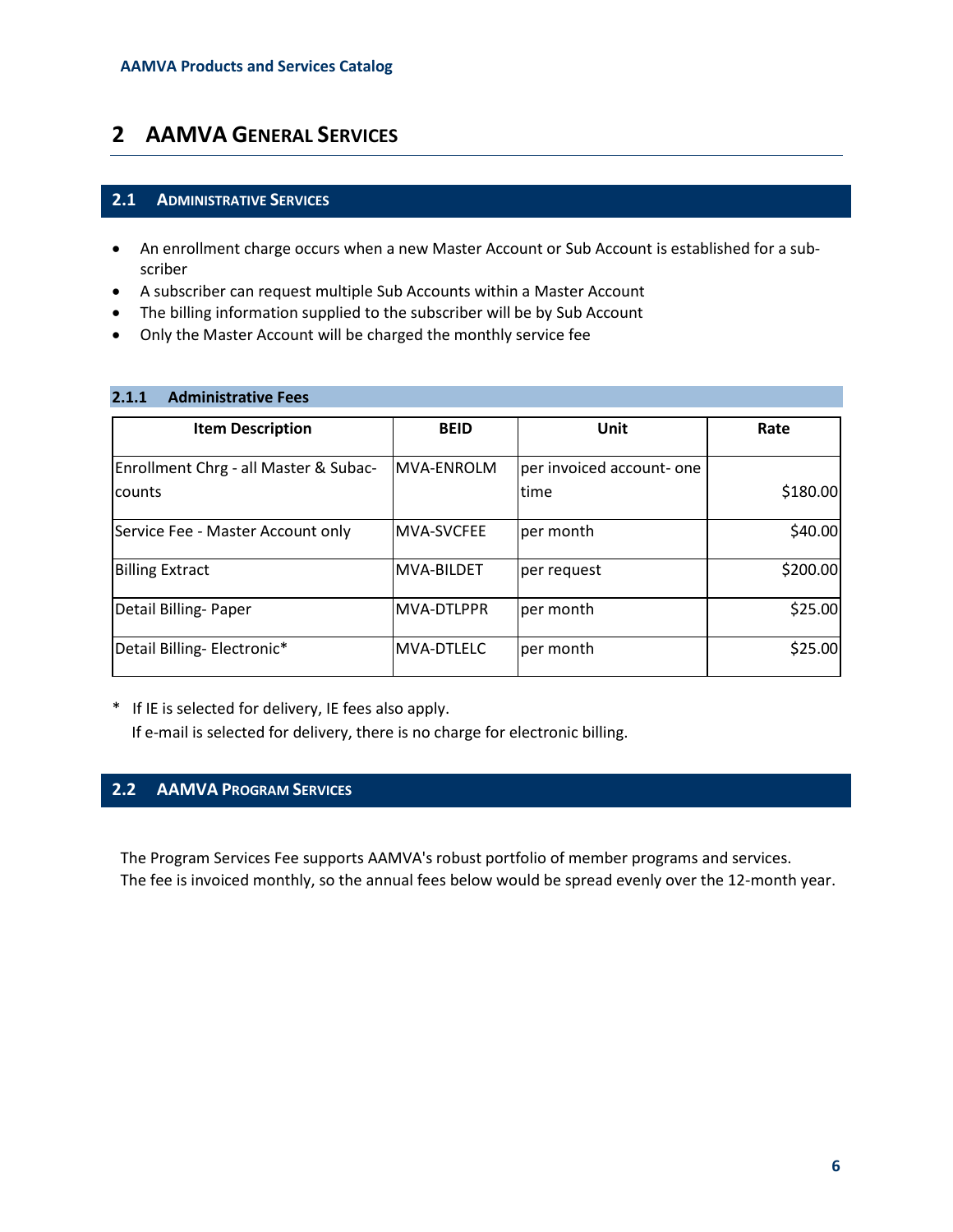Program Services Fee

| <b>BEID: MVA-APT Fees</b> |                            |                         |                                   |
|---------------------------|----------------------------|-------------------------|-----------------------------------|
| <b>US Jurisdictions</b>   |                            |                         |                                   |
| FY2022 Fee Schedule       |                            |                         |                                   |
|                           |                            |                         |                                   |
| <b>Jurisdiction</b>       | 2020 Population Estimates* | % Distribution of Total | <b>Annual Fee by Jurisdiction</b> |
| Alabama                   | 5,024,279                  | 1.52%                   | \$75,507.87                       |
| Alaska                    | 733,391                    | 0.22%                   | \$11,021.84                       |
| Arizona                   | 7,151,502                  | 2.16%                   | \$107,477.05                      |
| Arkansas                  | 3,011,524                  | 0.91%                   | \$45,258.98                       |
| California                | 39,538,223                 | 11.93%                  | \$594,204.06                      |
| Colorado                  | 5,773,714                  | 1.74%                   | \$86,770.83                       |
| Connecticut               | 3,605,944                  | 1.09%                   | \$54,192.28                       |
| Delaware                  | 989,948                    | 0.30%                   | \$14,877.53                       |
| District of Columbia      | 689,545                    | 0.21%                   | \$10,362.89                       |
| Florida                   | 21,538,187                 | 6.50%                   | \$323,688.76                      |
| Georgia                   | 10,711,908                 | 3.23%                   | \$160,984.96                      |
| Hawaii                    | 1,455,271                  | 0.44%                   | \$21,870.68                       |
| Idaho                     | 1,839,106                  | 0.55%                   | \$27,639.18                       |
| Illinois                  | 12,812,508                 | 3.87%                   | \$192,554.03                      |
| Indiana                   | 6,785,528                  | 2.05%                   | \$101,976.97                      |
| lowa                      | 3,190,369                  | 0.96%                   | \$47,946.77                       |
| Kansas                    | 2,937,880                  | 0.89%                   | \$44,152.22                       |
| Kentucky                  | 4,505,836                  | 1.36%                   | \$67,716.40                       |
| Louisiana                 | 4,657,757                  | 1.41%                   | \$69,999.56                       |
| Maine                     | 1,362,359                  | 0.41%                   | \$20,474.35                       |
| Maryland                  | 6,177,224                  | 1.86%                   | \$92,835.02                       |
| Massachusetts             | 7,029,917                  | 2.12%                   | \$105,649.80                      |
| Michigan                  | 10,077,331                 | 3.04%                   | \$151,448.16                      |
| Minnesota                 | 5,706,494                  | 1.72%                   | \$85,760.61                       |
| Mississippi               | 2,961,279                  | 0.89%                   | \$44,503.87                       |
| Missouri                  | 6,154,913                  | 1.86%                   | \$92,499.71                       |
| Montana                   | 1,084,225                  | 0.33%                   | \$16,294.38                       |
| Nebraska                  | 1,961,504                  | 0.59%                   | \$29,478.66                       |
| Nevada                    | 3,104,614                  | 0.94%                   | \$46,658.00                       |
| New Hampshire             | 1,377,529                  | 0.42%                   | \$20,702.33                       |
| New Jersey                | 9,288,994                  | 2.80%                   | \$139,600.56                      |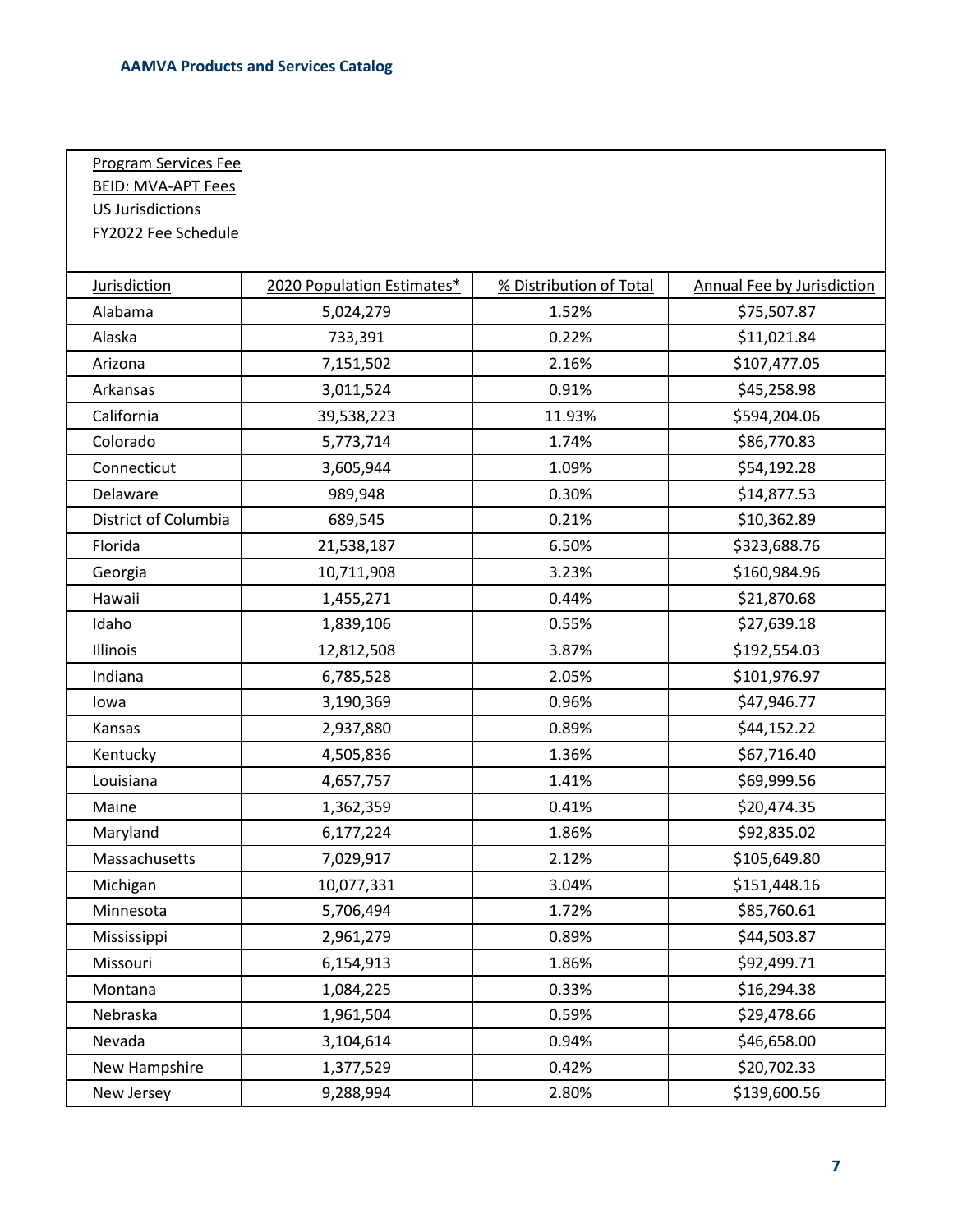| New Mexico     | 2,117,522  | 0.64% | \$31,823.39  |
|----------------|------------|-------|--------------|
| New York       | 20,201,249 | 6.09% | \$303,596.45 |
| North Carolina | 10,439,388 | 3.15% | \$156,889.37 |
| North Dakota   | 779,094    | 0.24% | \$11,708.69  |
| Ohio           | 11,799,448 | 3.56% | \$177,329.16 |
| Oklahoma       | 3,959,353  | 1.19% | \$59,503.53  |
| Oregon         | 4,237,256  | 1.28% | \$63,680.02  |
| Pennsylvania   | 13,002,700 | 3.92% | \$195,412.35 |
| Rhode Island   | 1,097,379  | 0.33% | \$16,492.07  |
| South Carolina | 5,118,425  | 1.54% | \$76,922.75  |
| South Dakota   | 886,667    | 0.27% | \$13,325.36  |
| Tennessee      | 6,910,840  | 2.09% | \$103,860.24 |
| Texas          | 29,145,505 | 8.79% | \$438,016.08 |
| Utah           | 3,271,616  | 0.99% | \$49,167.80  |
| Vermont        | 643,077    | 0.19% | \$9,664.55   |
| Virginia       | 8,631,393  | 2.60% | \$129,717.74 |
| Washington     | 7,705,281  | 2.32% | \$115,799.57 |
| West Virginia  | 1,793,716  | 0.54% | \$26,957.04  |
| Wisconsin      | 5,893,718  | 1.78% | \$88,574.32  |
| Wyoming        | 576,851    | 0.17% | \$8,669.26   |

\* Source: U.S. Census Bureau, Population Division, Release Date: April 2021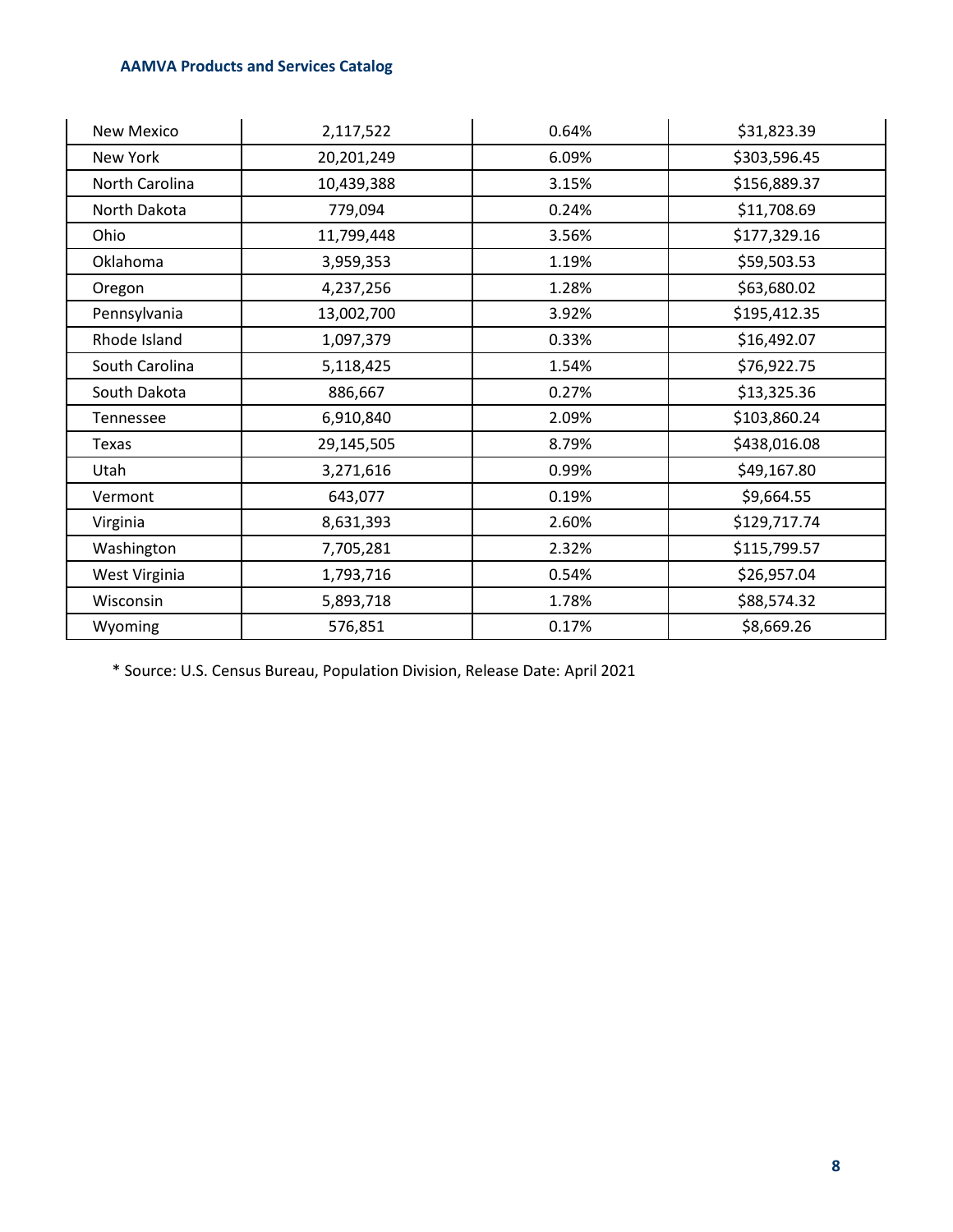# <span id="page-8-0"></span>**2.3 AAMVA TECHNOLOGY SERVICES**

The Technology Fee supports AAMVA's robust portfolio of systems and services. The fee is invoiced monthly, so the annual fees below would be spread evenly over the 12-month year.

| <b>Technology Fee</b>     |                            |                         |                            |  |  |  |  |
|---------------------------|----------------------------|-------------------------|----------------------------|--|--|--|--|
| <b>BEID: MVA-TECH FEE</b> |                            |                         |                            |  |  |  |  |
| <b>US Jurisdictions</b>   |                            |                         |                            |  |  |  |  |
| FY2022 Fee Schedule       |                            |                         |                            |  |  |  |  |
|                           |                            |                         |                            |  |  |  |  |
| Jurisdiction              | 2020 Population Estimates* | % Distribution of Total | Annual Fee by Jurisdiction |  |  |  |  |
| Alabama                   | 5,024,279                  | 1.52%                   | \$32,622.82                |  |  |  |  |
| Alaska                    | 733,391                    | 0.22%                   | \$4,761.93                 |  |  |  |  |
| Arizona                   | 7,151,502                  | 2.16%                   | \$46,434.96                |  |  |  |  |
| Arkansas                  | 3,011,524                  | 0.91%                   | \$19,553.93                |  |  |  |  |
| California                | 39,538,223                 | 11.93%                  | \$256,723.10               |  |  |  |  |
| Colorado                  | 5,773,714                  | 1.74%                   | \$37,488.93                |  |  |  |  |
| Connecticut               | 3,605,944                  | 1.09%                   | \$23,413.52                |  |  |  |  |
| Delaware                  | 989,948                    | 0.30%                   | \$6,427.77                 |  |  |  |  |
| District of Columbia      | 689,545                    | 0.21%                   | \$4,477.24                 |  |  |  |  |
| Florida                   | 21,538,187                 | 6.50%                   | \$139,848.22               |  |  |  |  |
| Georgia                   | 10,711,908                 | 3.23%                   | \$69,552.80                |  |  |  |  |
| Hawaii                    | 1,455,271                  | 0.44%                   | \$9,449.13                 |  |  |  |  |
| Idaho                     | 1,839,106                  | 0.55%                   | \$11,941.38                |  |  |  |  |
| Illinois                  | 12,812,508                 | 3.87%                   | \$83,192.08                |  |  |  |  |
| Indiana                   | 6,785,528                  | 2.05%                   | \$44,058.68                |  |  |  |  |
| lowa                      | 3,190,369                  | 0.96%                   | \$20,715.18                |  |  |  |  |
| Kansas                    | 2,937,880                  | 0.89%                   | \$19,075.76                |  |  |  |  |
| Kentucky                  | 4,505,836                  | 1.36%                   | \$29,256.56                |  |  |  |  |
| Louisiana                 | 4,657,757                  | 1.41%                   | \$30,242.98                |  |  |  |  |
| Maine                     | 1,362,359                  | 0.41%                   | \$8,845.85                 |  |  |  |  |
| Maryland                  | 6,177,224                  | 1.86%                   | \$40,108.94                |  |  |  |  |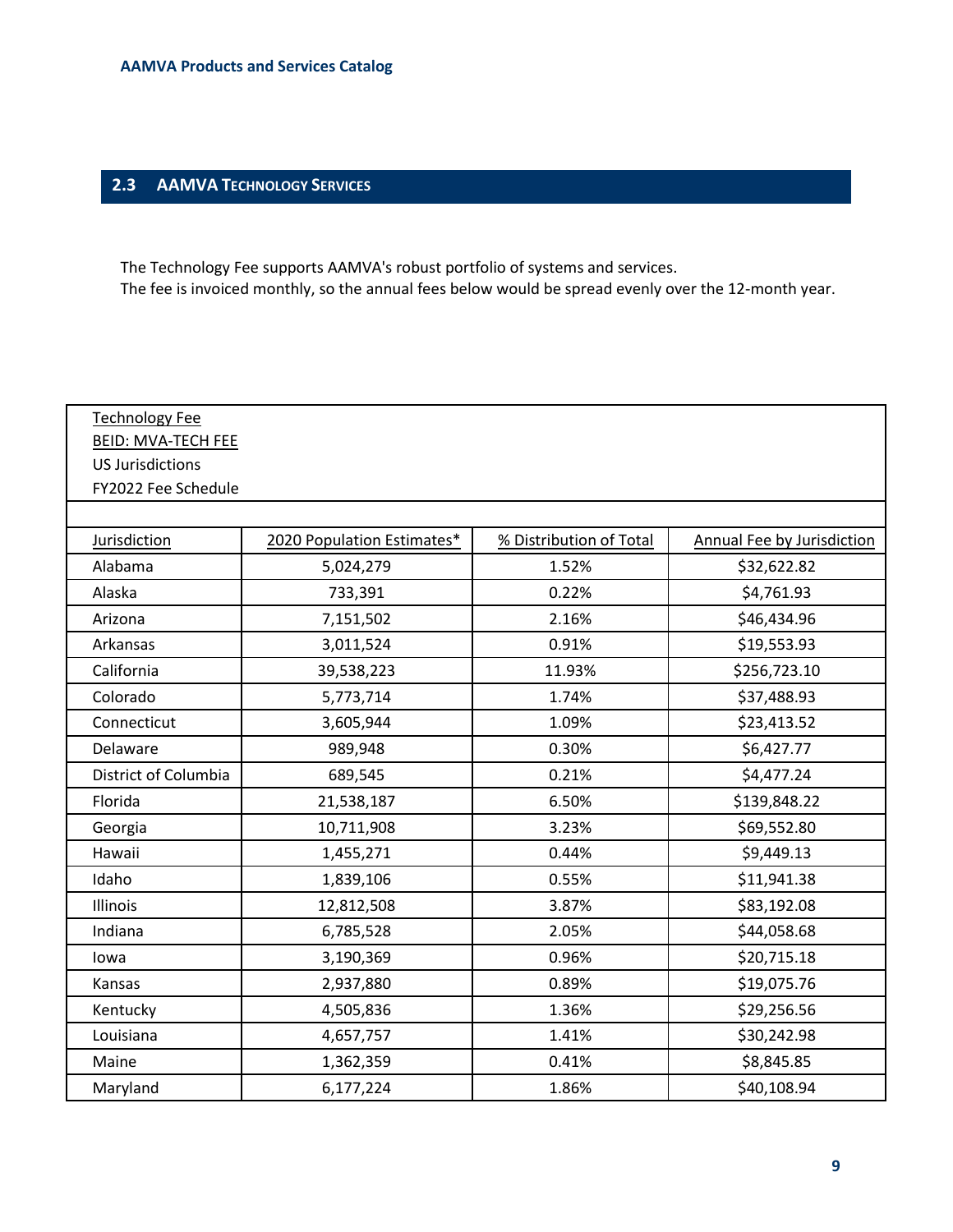| Massachusetts  | 7,029,917  | 2.12% | \$45,645.50  |
|----------------|------------|-------|--------------|
| Michigan       | 10,077,331 | 3.04% | \$65,432.47  |
| Minnesota      | 5,706,494  | 1.72% | \$37,052.47  |
| Mississippi    | 2,961,279  | 0.89% | \$19,227.69  |
| Missouri       | 6,154,913  | 1.86% | \$39,964.07  |
| Montana        | 1,084,225  | 0.33% | \$7,039.91   |
| Nebraska       | 1,961,504  | 0.59% | \$12,736.12  |
| Nevada         | 3,104,614  | 0.94% | \$20,158.37  |
| New Hampshire  | 1,377,529  | 0.42% | \$8,944.35   |
| New Jersey     | 9,288,994  | 2.80% | \$60,313.77  |
| New Mexico     | 2,117,522  | 0.64% | \$13,749.15  |
| New York       | 20,201,249 | 6.09% | \$131,167.44 |
| North Carolina | 10,439,388 | 3.15% | \$67,783.32  |
| North Dakota   | 779,094    | 0.24% | \$5,058.69   |
| Ohio           | 11,799,448 | 3.56% | \$76,614.24  |
| Oklahoma       | 3,959,353  | 1.19% | \$25,708.22  |
| Oregon         | 4,237,256  | 1.28% | \$27,512.66  |
| Pennsylvania   | 13,002,700 | 3.92% | \$84,427.00  |
| Rhode Island   | 1,097,379  | 0.33% | \$7,125.32   |
| South Carolina | 5,118,425  | 1.54% | \$33,234.12  |
| South Dakota   | 886,667    | 0.27% | \$5,757.16   |
| Tennessee      | 6,910,840  | 2.09% | \$44,872.33  |
| Texas          | 29,145,505 | 8.79% | \$189,242.81 |
| Utah           | 3,271,616  | 0.99% | \$21,242.72  |
| Vermont        | 643,077    | 0.19% | \$4,175.52   |
| Virginia       | 8,631,393  | 2.60% | \$56,043.95  |
| Washington     | 7,705,281  | 2.32% | \$50,030.67  |
| West Virginia  | 1,793,716  | 0.54% | \$11,646.66  |
| Wisconsin      | 5,893,718  | 1.78% | \$38,268.12  |
| Wyoming        | 576,851    | 0.17% | \$3,745.51   |

\* Source: U.S. Census Bureau, Population Division, Release Date: April 2021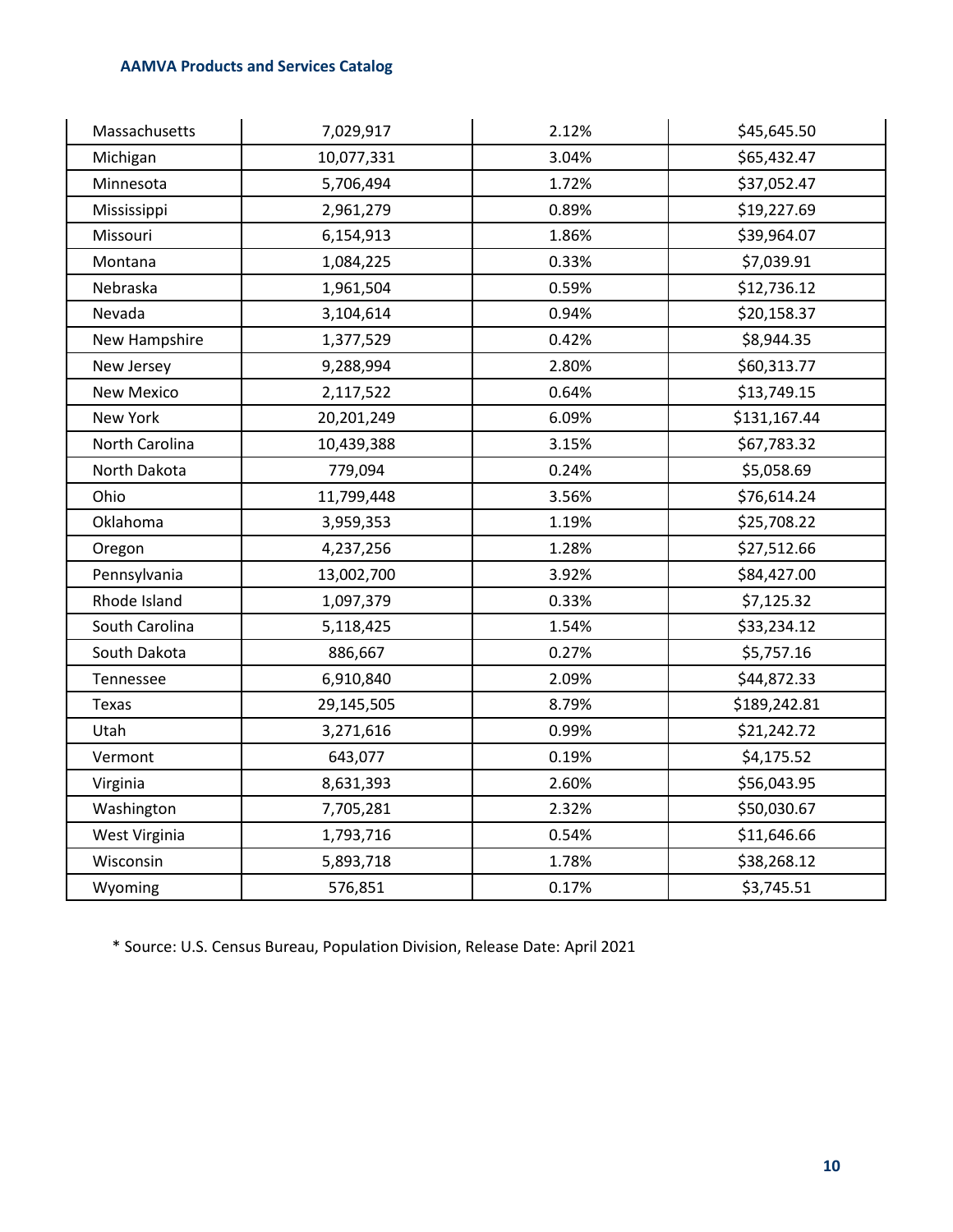# <span id="page-10-0"></span>**3 AAMVA DATA EXCHANGE APPLICATIONS**

# <span id="page-10-1"></span>**3.1 DRIVER SERVICES**

## <span id="page-10-2"></span>**3.1.1 Commercial Driver License Information System (CDLIS)**

The Commercial Driver's License Information System (CDLIS) is a nationwide computer system that enables state driver licensing agencies (SDLAs) to ensure that each commercial driver has only one driver's license and one complete driver record. State driver licensing agencies use CDLIS to complete various procedures, including:

- Transmitting out-of-state convictions and withdrawals
- Transferring the driver record when a commercial driver's license holder moves to another state
- Responding to requests for driver status and history

CDLIS was established under the Commercial Motor Vehicle Safety Act (CMVSA) of 1986 and is based on the Federal Motor Carrier Safety Regulations (FMCSRs) in 49 CFR 383 and 384.

For More information go to:<http://www.aamva.org/CDLIS/>

## **3.1.1.1 CDLIS Fees**

CDLIS fees cover the monthly cost of operating the CDLIS system. The fee can be waived for drivers having moved from their CDL jurisdiction of record to another jurisdiction and have, as part of their driver license application in the new jurisdiction, dropped their CDL privilege. To have the fee waived for these drivers, each jurisdiction must track and report the number of drivers in this category and email them to [Billing@AAMVA.org](mailto:Billing@AAMVA.org) by the 10th of each month.

| <b>Item Description</b>            | <b>BEID</b>   | <b>Unit</b>             | Rate       |
|------------------------------------|---------------|-------------------------|------------|
| <b>CDLIS Master Pointer Fee</b>    | <b>CDL-MP</b> | Per CDLIS pointer/month | \$.02750   |
| <b>CDLIS Master Pointer Credit</b> | CDL-CDLCRD    | Per CDLIS pointer/month | $-5.02750$ |

## <span id="page-10-3"></span>**3.1.2 Problem Driver Pointer System (PDPS)**

The Problem Driver Pointer System (PDPS) is a system that allows jurisdictions and other organizations to search the National Driver Register (NDR) data. The NDR is a repository of information on problem drivers provided by all 51 U.S. jurisdictions. Based on information received as a result of an NDR search, PDPS "points" the inquiring jurisdiction to the State of Record (SOR), where an individual's driver status and history information is stored. Based on the information received from the SOR, the issuing state decides if the applicant is eligible to receive a new or renewed driver license.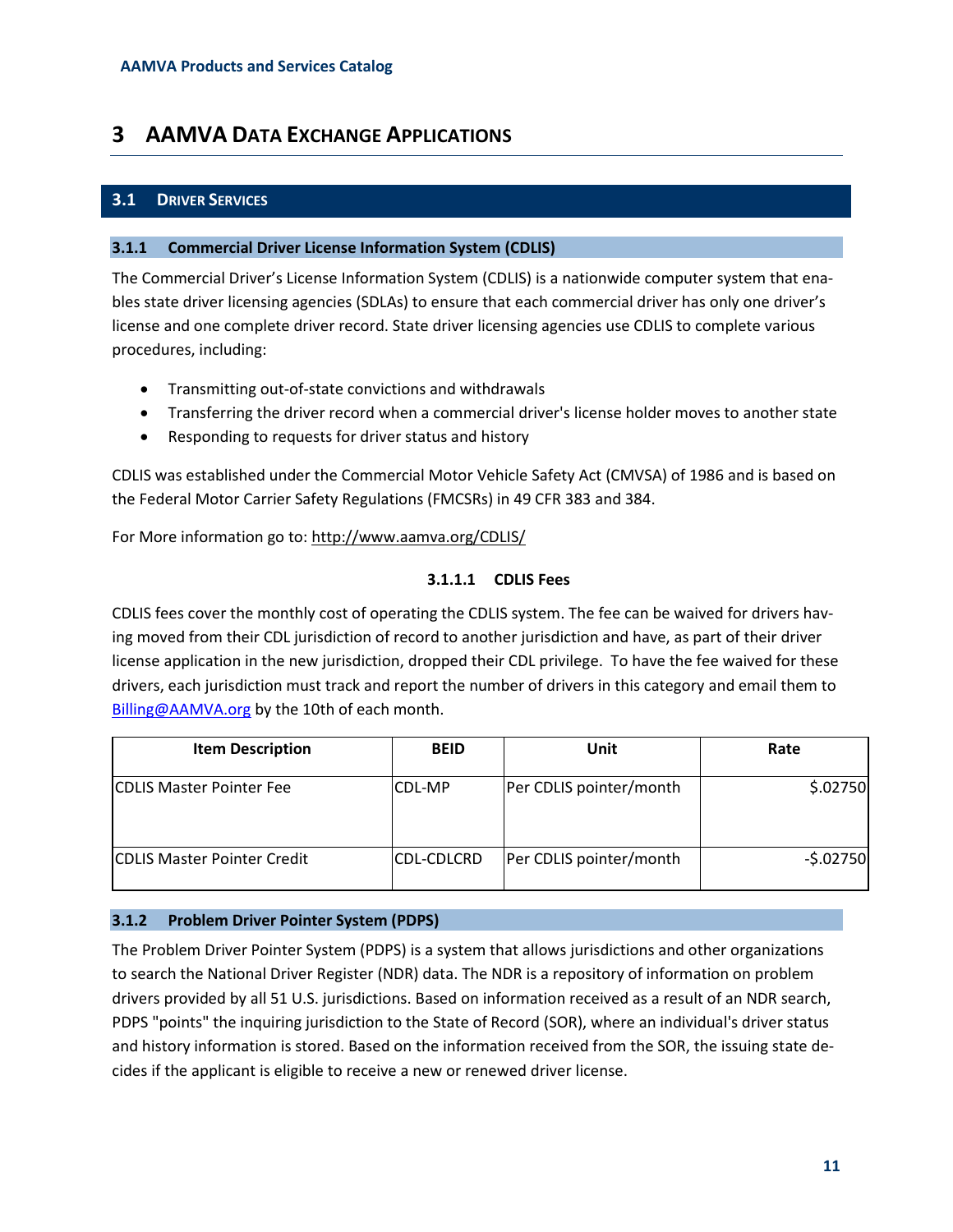PDPS is developed and maintained by the National Driver Register organization, which is part of the U.S. Department of Transportation, National Highway Transportation Safety Administration (NHTSA).

For More information go to:<http://www.aamva.org/PDPS/>

# **3.1.2.1 PDPS Fees**

PDPS is currently supported by a cooperative agreement between AAMVA and NHTSA and as a consequence participation in the PDPS system is currently free of charge for Jurisdictions.

# <span id="page-11-0"></span>**3.1.3 State-to-State (S2S)**

## **S2S**

The State-to-State Verification Service (S2S) enables a participating jurisdiction to determine if a person holds a credential (driver's license or identification card) in another participating jurisdiction.

S2S Comprises a Central Site (containing a pointer for each credential), the data and systems maintained by each participating jurisdiction, and a network (AAMVAnet™) connecting the various system components.

# **3.1.3.1 S2S Fees**

S2S Fees consist of the following:

- A One-Time Implementation Fee for a new State to implement S2S. This covers documentation, structured testing, initial load, training, and support.
- An ongoing annual fee. This covers the use of the application as well as future modernization of the system. The annual fee consists of two parts:
	- o A flat rate Per State Fee. This fee is the same for all states.
	- $\circ$  A Per Driver Fee. This fee is based on the number of drivers for a particular State.

The approved fees for financial year (FY) 2022, as determined by the AAMVA Board, are as shown in the table that follows. Annual fees are pro-rated in the first financial year a State participates in S2S based on when during the year a State joins.

| Fee                            | <b>BEID</b> | <b>FY2022</b> |
|--------------------------------|-------------|---------------|
| One-time Implementation<br>Fee |             | Waived        |
| Annual Per State Fee           | S2S-MFXFEE  | \$29,651      |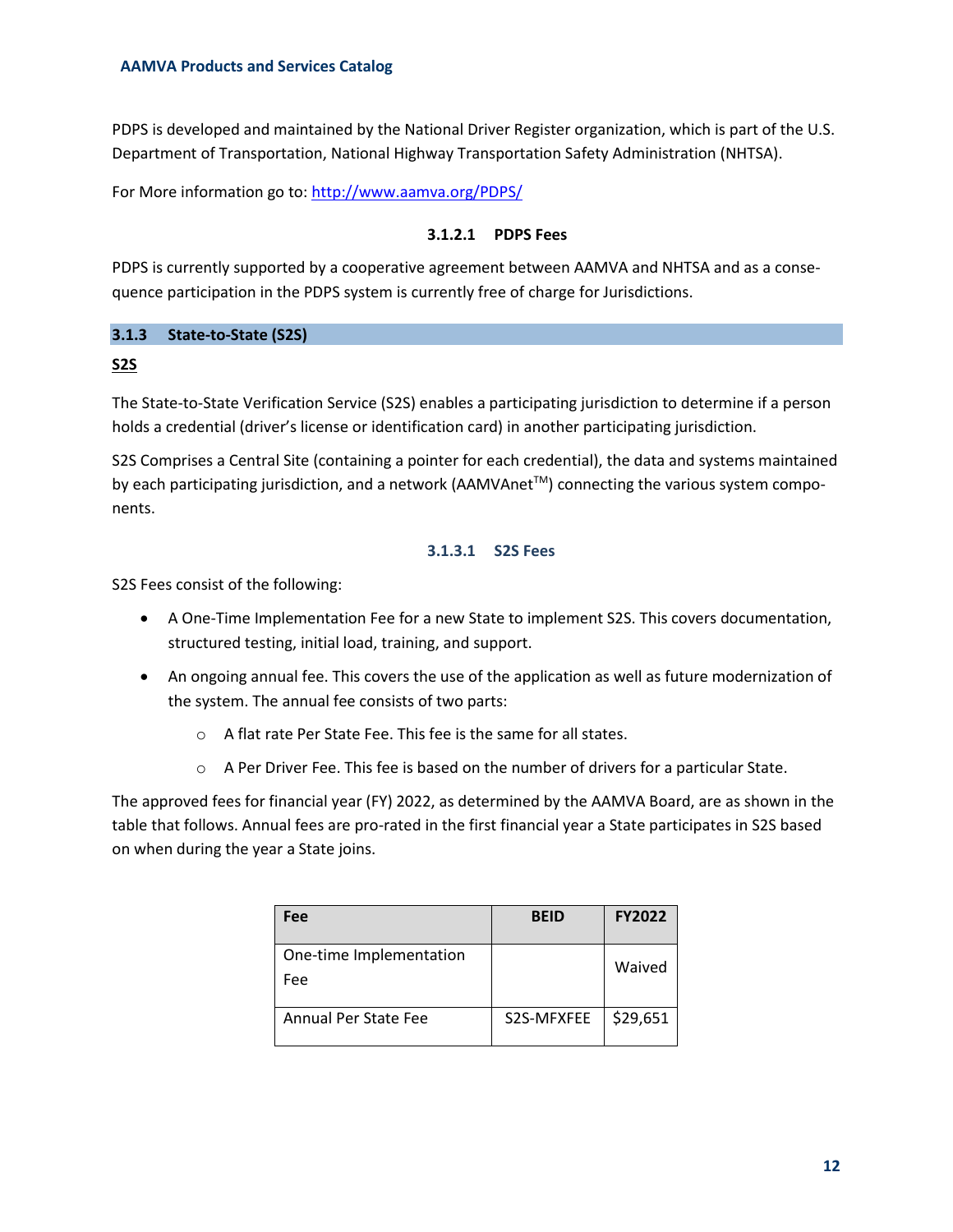| Annual Per Driver Fee <sup>1</sup> | S2S-DVRFEE 30.052 |  |
|------------------------------------|-------------------|--|
|                                    |                   |  |
|                                    |                   |  |

The number of drivers used to calculate each State's total annual Per Driver Fee is obtained from statistics published by the federal Department of Transportation<sup>2</sup>. The numbers (as approved by the AAMVA Board), and the total annual associated per driver fee are shown below for each State.

|               | <b>FY2022</b> |                             |  |
|---------------|---------------|-----------------------------|--|
| <b>STATE</b>  | No. of Driv-  | <b>Total Annual</b>         |  |
|               | ers           | Per Driver Fee <sup>3</sup> |  |
| Alabama       | 3,999,057     | \$207,951                   |  |
| Alaska        | 536,033       | \$27,874                    |  |
| Arizona       | 5,284,970     | \$274,818                   |  |
| Arkansas      | 2,145,334     | \$111,557                   |  |
| California    | 27,039,400    | \$1,406,049                 |  |
| Colorado      | 4,244,713     | \$220,725                   |  |
| Connecticut   | 2,605,612     | \$135,492                   |  |
| Delaware      | 786,504       | \$40,898                    |  |
| Dist. of Col. | 527,731       | \$27,442                    |  |
| Florida       | 15,368,695    | \$799,172                   |  |
| Georgia       | 7,168,733     | \$372,774                   |  |
| Hawaii        | 948,417       | \$49,318                    |  |
| Idaho         | 1,252,535     | \$65,132                    |  |
| Illinois      | 8,714,788     | \$453,169                   |  |
| Indiana       | 4,589,405     | \$238,649                   |  |
| lowa          | 2,260,271     | \$117,534                   |  |
| Kansas        | 2,149,430     | \$111,770                   |  |
| Kentucky      | 3,032,530     | \$157,692                   |  |
| Louisiana     | 3,425,435     | \$178,123                   |  |
| Maine         | 1,040,582     | \$54,110                    |  |
| Maryland      | 4,407,973     | \$229,215                   |  |
| Massachusetts | 4,944,666     | \$257,123                   |  |
| Michigan      | 7,153,645     | \$371,990                   |  |

<sup>&</sup>lt;sup>1</sup> AAMVA's Board of Directors has approved a one-time 20% fee reduction for the FY2022 Annual Driver Fee (S2S-DVRFEECRT) due to the economic impacts on state revenue of COVID-19. The Annual Per State Fee will remain extant for FY2022.

<sup>&</sup>lt;sup>2</sup> Specifically, the most recent (at the time of approval of the fees) Total Licensed Drivers published by the Office of Highway Policy Information, Federal Highway Administration, in Table DL-1C, Licensed Drivers By Sex And Ratio To Population. For FY2022 this is the file for 2018 (available at [Highway Statistics 2018 -](https://www.fhwa.dot.gov/policyinformation/statistics/2018/) Policy | Federal High[way Administration \(dot.gov\)](https://www.fhwa.dot.gov/policyinformation/statistics/2018/)

<sup>&</sup>lt;sup>3</sup> The fee shown is for the full financial year. For States planning to join S2S in FY2022, the fee will be pro-rated based on when the state joins.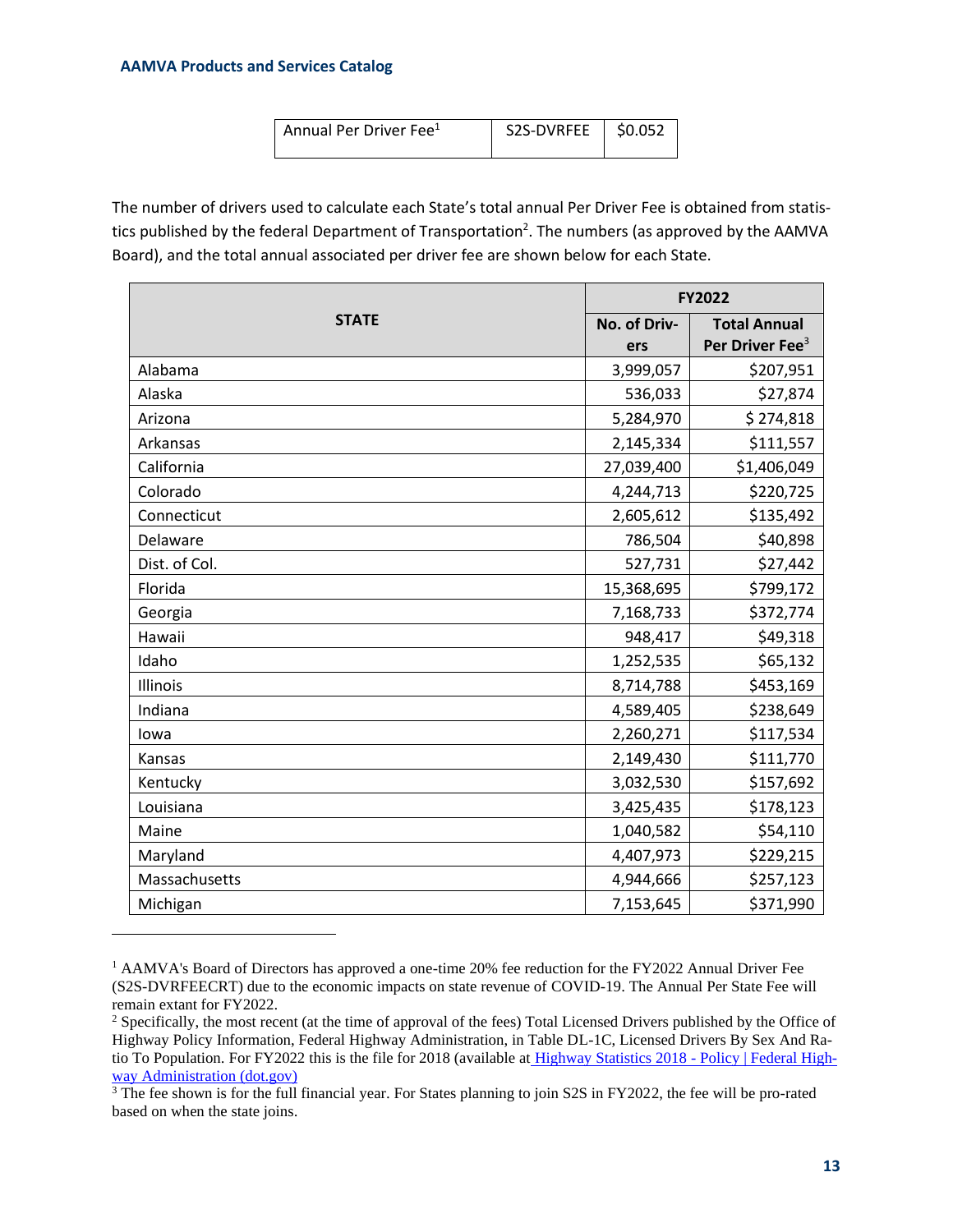|                   | FY2022       |                             |  |
|-------------------|--------------|-----------------------------|--|
| <b>STATE</b>      | No. of Driv- | <b>Total Annual</b>         |  |
|                   | ers          | Per Driver Fee <sup>3</sup> |  |
| Minnesota         | 3,391,057    | \$176,335                   |  |
| Mississippi       | 2,058,036    | \$107,018                   |  |
| Missouri          | 4,272,960    | \$222,194                   |  |
| Montana           | 806,204      | \$41,923                    |  |
| Nebraska          | 1,420,317    | \$73,856                    |  |
| Nevada            | 1,983,453    | \$103,140                   |  |
| New Hampshire     | 1,161,665    | \$60,407                    |  |
| New Jersey        | 6,342,876    | \$329,830                   |  |
| <b>New Mexico</b> | 1,458,433    | \$75,839                    |  |
| New York          | 12,194,360   | \$634,107                   |  |
| North Carolina    | 7,509,231    | \$390,480                   |  |
| North Dakota      | 561,333      | \$29,189                    |  |
| Ohio              | 8,032,665    | \$417,699                   |  |
| Oklahoma          | 2,504,253    | \$130,221                   |  |
| Oregon            | 2,930,702    | \$152,397                   |  |
| Pennsylvania      | 8,991,370    | \$467,551                   |  |
| Rhode Island      | 756,966      | \$39,362                    |  |
| South Carolina    | 3,846,069    | \$199,996                   |  |
| South Dakota      | 638,428      | \$33,198                    |  |
| Tennessee         | 5,422,429    | \$281,966                   |  |
| Texas             | 17,370,383   | \$903,260                   |  |
| Utah              | 2,030,644    | \$105,593                   |  |
| Vermont           | 564,892      | \$29,374                    |  |
| Virginia          | 5,929,031    | \$308,310                   |  |
| Washington        | 5,909,967    | \$307,318                   |  |
| West Virginia     | 1,136,775    | \$59,112                    |  |
| Wisconsin         | 4,288,171    | \$222,985                   |  |
| Wyoming           | 419,256      | \$21,801                    |  |

The S2S fees do not cover other items such as network connectivity, or a translation program (such as UNI) to interface with AAMVAnet<sup>™</sup>. Any additional services are charged at the current AAMVA rates.

## <span id="page-13-0"></span>**3.1.4 SR 22/26**

AAMVA's electronic SR 22/26 application automates SR22 and SR26 filings. An insurance company transmits SR22 and SR26 batch records to a jurisdiction, usually in the evening, and the jurisdiction responds as soon as the next morning as to whether the filing status is accepted or rejected.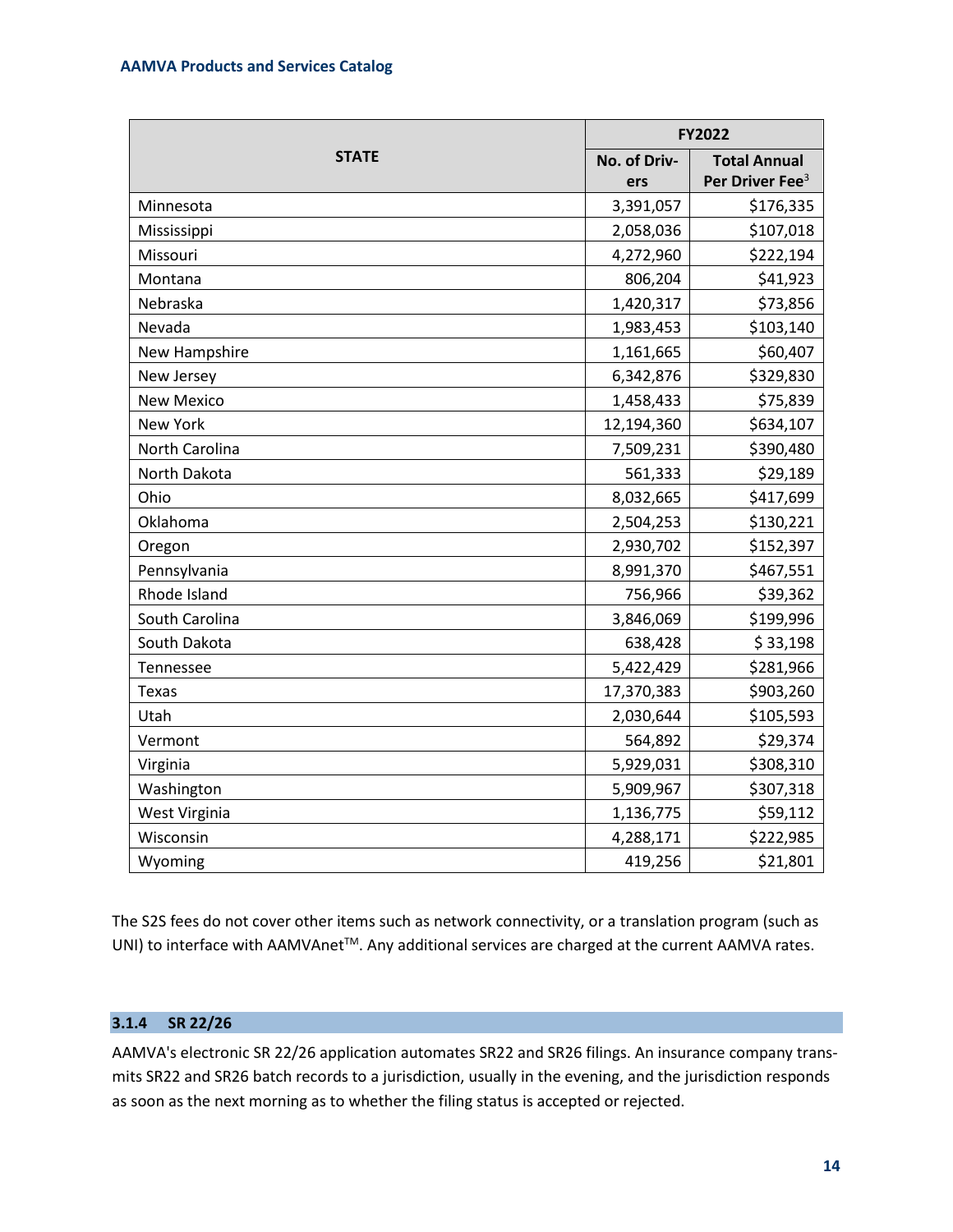# **About SR22 and SR26 Form**s

Certain high risk or problem drivers who are convicted of serious moving violations are required by state financial responsibility (FR) laws to file an SR22 form (a certification of future proof of financial responsibility) with their state motor vehicle department to prove they have insurance. Failure to provide such proof results in license suspension. Drivers must ask their insurer to file the SR22 form with a state by a certain date. When done manually, this process can take days and may result in the driver's license being suspended if the SR22 form is filled out incorrectly or filed late.

After future proof is no longer required for a driver, a SR26 form is sent to cancel the SR22. Although variations exist among states, the Uniform Vehicle Code (from which all state FR laws are derived) requires that a jurisdiction be notified at least 10 days prior to the termination of an SR22 filing.

For More information go to:<http://www.aamva.org/SR22-26/>

| <b>Item Description</b>          | <b>BEID</b> | Unit      | Rate     |
|----------------------------------|-------------|-----------|----------|
| Jurisdictions:                   |             |           |          |
| SR22/26 Stds Development Service | MVA-SR2226  | per month | \$201.66 |

#### **3.1.4.1 SR22/26 Fees**

## <span id="page-14-0"></span>**3.1.5 Digital Image Access and Exchange (DIAE) Program**

The Digital Image Access and Exchange (DIAE) program is one of many examples of AAMVA working cooperatively with jurisdictions to design and develop solutions that meet jurisdictional needs while continuing to focus on frontline staff and customer service and support. Leveraging existing functionality and proven technology, the Digital Image Access and Exchange program has ensured that previous PDPS and image-related investments are protected while new capabilities are easier to implement.

## **Benefits**

- Improved customer service and support
- Enhanced public safety and security
- Reduced incidence of driver's license fraud
- Building block to support upcoming Real ID Act mandates

For More information go to:<http://www.aamva.org/Digital-Image-Access-and-Exchange/>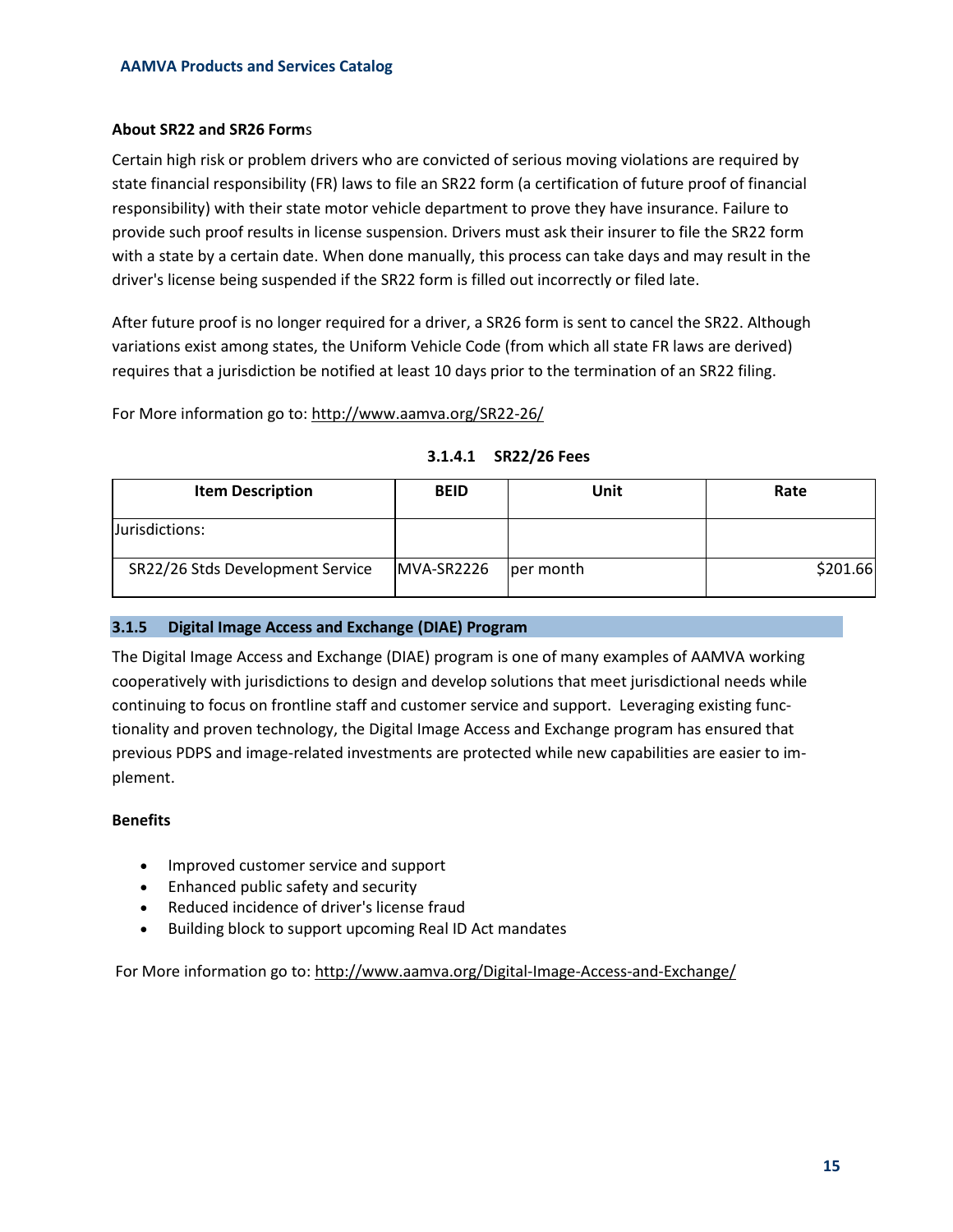| <b>Item Description</b>        | <b>BEID</b> | Unit                               | Rate        |
|--------------------------------|-------------|------------------------------------|-------------|
| <b>DIAE Implementation Fee</b> | MVA-DIAEP   | One Time Fee Per Juris-<br>diction | \$27,500.00 |
| <b>Transaction fee</b>         |             | <b>Per Transaction</b>             | no charge   |

**3.1.5.1 DIAE Fees**

## <span id="page-15-0"></span>**3.1.6 CSTIMS**

The Commercial Skills Test Information Management System (CSTIMS) is an Internet-based tool that provides a consistent way to track the scheduling and entry of test results for commercial skills tests by jurisdictions and third-party examiners.

CSTIMS enforces jurisdiction-defined rules to manage commercial driver's license (CDL) skills testing and alerts various parties when circumstances are encountered that may require investigation to determine if fraud has occurred. Additionally, CSTIMS produces reports that can be reviewed for patterns of potential fraud.

For More information go to:<http://www.aamva.org/CSTIMS/>

# **3.1.6.1 CSTIMS Fees**

CSTIMS is funded by an FMCSA grant and the states are not required to pay fees for the use of the application (or the web services) through September 2022.

# <span id="page-15-1"></span>**3.1.7 ROOSTR**

The Report Out-of-State Test Results (ROOSTR) is an AAMVA web application strictly designed to support **[rule §383.79](http://www.ecfr.gov/cgi-bin/text-idx?SID=3170ad7b5ac3e6a71ae9d24486b4cf0c&mc=true&node=se49.5.383_179&rgn=div8)** of the new Commercial Learner's Permit (CLP) regulation. The rule holds, a state that has issued a Commercial Learners Permit (CLP) to an individual must accept the results of a Commercial Driver's License (CDL) skills test administered to the applicant by any other State. The rule also requires that the testing state transmit these skills test results in an electronic and secure manner.

ROOSTR allows each individual state to perform the following functions:

- Report out-of-state test results.
- Electronically communicate out-of-state test results to the licensing state.
- Look up out-of-state test results conducted in another state for their drivers.

For More information go to:<http://www.aamva.org/ROOSTR/>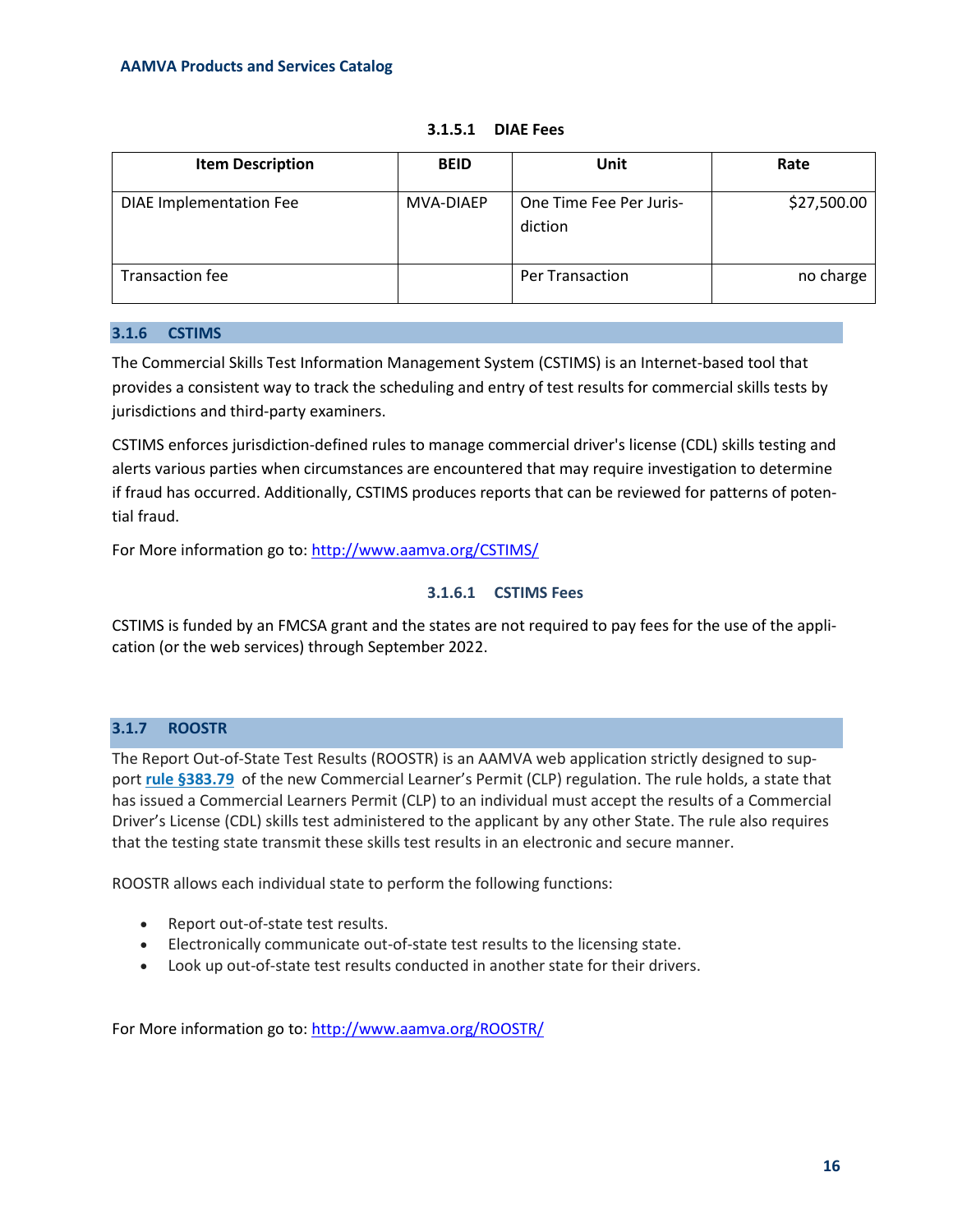#### **3.1.7.1 ROOSTR Fees**

ROOSTR is funded by an FMCSA grant and the states are not required to pay fees for the use of the application through September 2022.

#### <span id="page-16-0"></span>**3.2 VERIFICATION SERVICES**

#### <span id="page-16-1"></span>**3.2.1 Social Security Number Online Verification (SSOLV)**

The U.S. Social Security Administration (SSA), which currently provides a Social Security Number (SSN) batch verification service to government agencies, has expanded its service to allow online SSN verification.

Jurisdiction motor vehicle agencies (MVAs) are now authorized by the SSA to obtain SSN verification information either in batch or online mode. Online support allows a jurisdiction to verify an individual's SSN during the driver's license issuance or renewal process, while an applicant is still at the counter. Note that the SSA only verifies information transmitted by a MVA (that is, whether or not the MVA information did or did not match the SSA information); it does not disclose other data.

AAMVA has developed a Social Security Number Online Verification (SSOLV) package to assist jurisdictions in implementation. The package includes:

- SSA/State Memorandum of Agreement: The legal agreement between an interested motor vehicle agency and the SSA
- SSOLV Application System Specifications: Requirements for implementing the verification service
- SSOLV Application Structured Test Plans: Structured testing procedures and test cases for testing with AAMVA and SSA

For More information go to:<http://www.aamva.org/SSOLV/>

| 3.2.1.1 | <b>SSOLV Fees</b> |
|---------|-------------------|
|---------|-------------------|

| <b>Item Description</b>       | <b>BEID</b>     | Unit                       | Rate   |
|-------------------------------|-----------------|----------------------------|--------|
| <b>ISSOLV Transaction Fee</b> | <b>ISSV-SSN</b> | Per successful Transaction | \$0.05 |

## <span id="page-16-2"></span>**3.2.2 Help America Vote Verification (HAVV)**

The Help America Vote Verification (HAVV) transaction allows a jurisdiction motor vehicle agency (MVA) to verify voter registration and identity information with the Social Security Administration (SSA). The MVA submits an inquiry to the SSA, and the SSA verifies the information and responds back to the MVA with the results.

For More information go to:<http://www.aamva.org/HAVV/>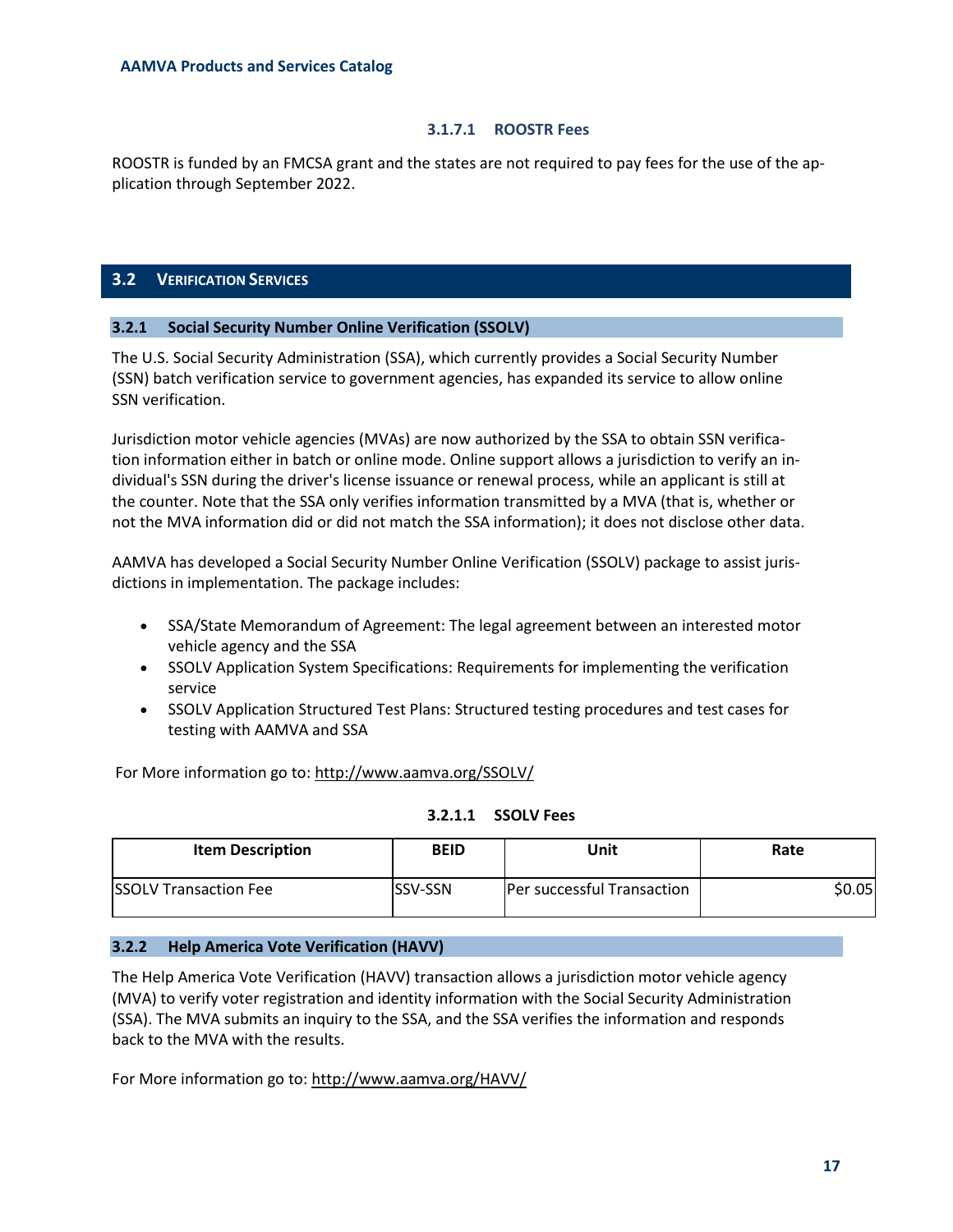| <b>Item Description</b>                           | <b>BEID</b>     | Unit        | Rate       |
|---------------------------------------------------|-----------------|-------------|------------|
| SSA HAVA/HAVV Yearly Maintenance<br>Fee *         | lMVA-SSAHAVAYRL | Per Year    | \$2,795.63 |
| AAMVA HAVA/HAVV First Quarter<br>Maintenance Fee  | MVA-HAVVMNQ1    | Per Quarter | \$1,100.00 |
| AAMVA HAVA/HAVV Second Quarter<br>Maintenance Fee | MVA-HAVVMNQ2    | Per Quarter | \$1,100.00 |
| AAMVA HAVA/HAVV Third Quarter<br>Maintenance Fee  | MVA-HAVVMNQ3    | Per Quarter | \$1,100.00 |
| AAMVA HAVA/HAVV Fourth Quarter<br>Maintenance Fee | MVA-HAVVMNQ4    | Per Quarter | \$1,100.00 |

## **3.2.2.1 HAVV Fees**

*\* SSA's FY2022 HAVV estimated fee for the period of October 1st, 2021, through September 30th, 2022, is \$2,795.63 This amount will appear on your September 2021 AAMVA invoice and must be made payable to AAMVA no later than November 1st , 2021. The \$2,795.63 amount is an estimate that AAMVA received from SSA for the FY22 period. Any differences resulting from the FY22 SSA calculation will be charged or rebated as necessary, as soon as that calculation is made available by SSA.*

## <span id="page-17-0"></span>**3.2.3 Verification of Lawful Status (VLS)**

The Verification of Lawful Status (VLS) application provides a solution to two requirements encountered by state motor vehicle agencies (MVAs):

Fake and altered immigration documents may be presented to MVAs, as proof of identity and proof of lawful status in the U.S. VLS allows the MVA to verify that the document matches the electronic record of the document held by the Department of Homeland Security (DHS) in the Systematic Alien Verification for Entitlements [\(SAVE\)](http://www.uscis.gov/portal/site/uscis/menuitem.eb1d4c2a3e5b9ac89243c6a7543f6d1a/?vgnextoid=1721c2ec0c7c8110VgnVCM1000004718190aRCRD&vgnextchannel=1721c2ec0c7c8110VgnVCM1000004718190aRCRD) program.

Real ID-compliant driver licenses and ID cards can only be issued after a MVA has verified the lawful status of the applicant. VLS provides a means for MVAs to comply with this verification requirement.

VLS is designed to be integrated into MVA driver licensing and ID card issuing systems. Legacy AMIE messages or a Web service interface can be used for integration; both options allow the VLS requests and responses to operate in real time.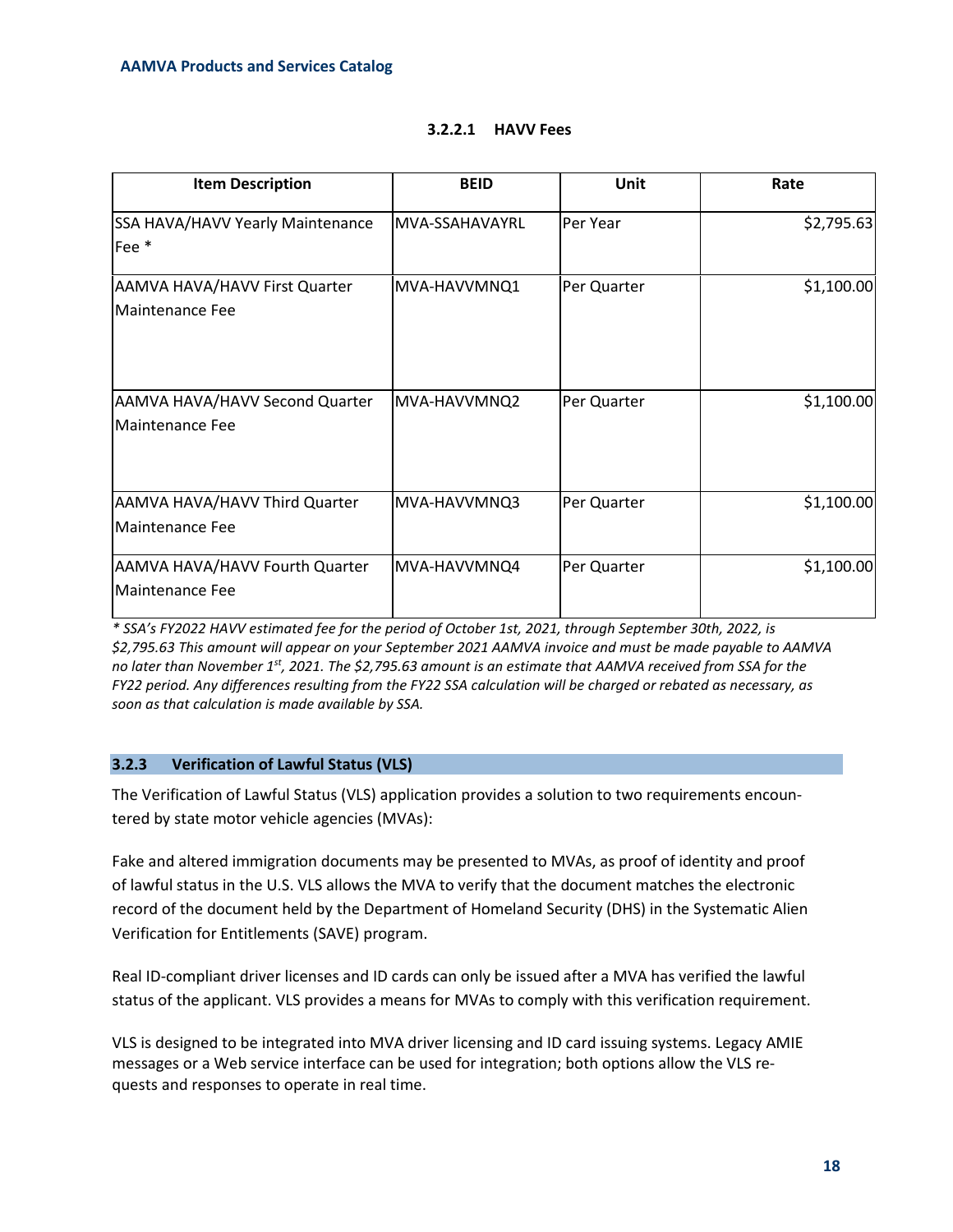For More information go to:<http://www.aamva.org/VLS/>

#### **3.2.3.1 VLS Fees**

AAMVA will charge a fee per successful Step 1 inquiry for using the VLS application. No fee will be charged for Step 2 and Step 3 inquiries.

| <b>Item Description</b>                                    | <b>BEID</b>        | Unit                                   | Rate     |
|------------------------------------------------------------|--------------------|----------------------------------------|----------|
| VLS Step 1 Implementation Fee - UNI<br>or Web Service      | <b>VLS-VLSIMPL</b> | One time setup fee per<br>Jurisdiction | \$32,000 |
| VLS Steps 2 & 3 Implementation Fee -<br>UNI or Web Service | VLS-VLS23SETUP     | One time setup fee per<br>Jurisdiction | \$13,500 |
| <b>VLS Transaction Fee</b>                                 | VLS-VL             | Per successful Step 1<br>Inquiry       | \$0.30   |

## <span id="page-18-0"></span>**3.2.4 US Passport Verification Services (USPVS)**

USPVS allows the Driver License Agencies' (DLA) to verify US Passport document data against the Department of Homeland Security's (DHS) backend systems and is established to assist states in issuing more secure driver licenses and identification cards.

When an applicant applies for a driving license, permit or ID Card, the applicant is required to present documents that prove their identity and legal (immigration) presence. The DLAs accept U.S. passports as identity documents. For a Jurisdiction to check that a U.S. passport is not fraudulent, the Jurisdiction may electronically verify via USPVS that the Passport Number and Date of Birth on the passport matches the electronic record of the passport, recorded in the U.S. government files.

For More information go to:<http://www.aamva.org/US-Passport-Verification-Services/>

## **3.2.4.1 USPVS Fees**

AAMVA will charge a fee per successful transaction.

| <b>Item Description</b>                          | <b>BEID</b>    | Unit                                        | Rate    |
|--------------------------------------------------|----------------|---------------------------------------------|---------|
| USPVS Implementation Fee - UNI or<br>Web Service | USP-USPVSIMPLM | One time setup<br>fee per Jurisdic-<br>tion | \$8,440 |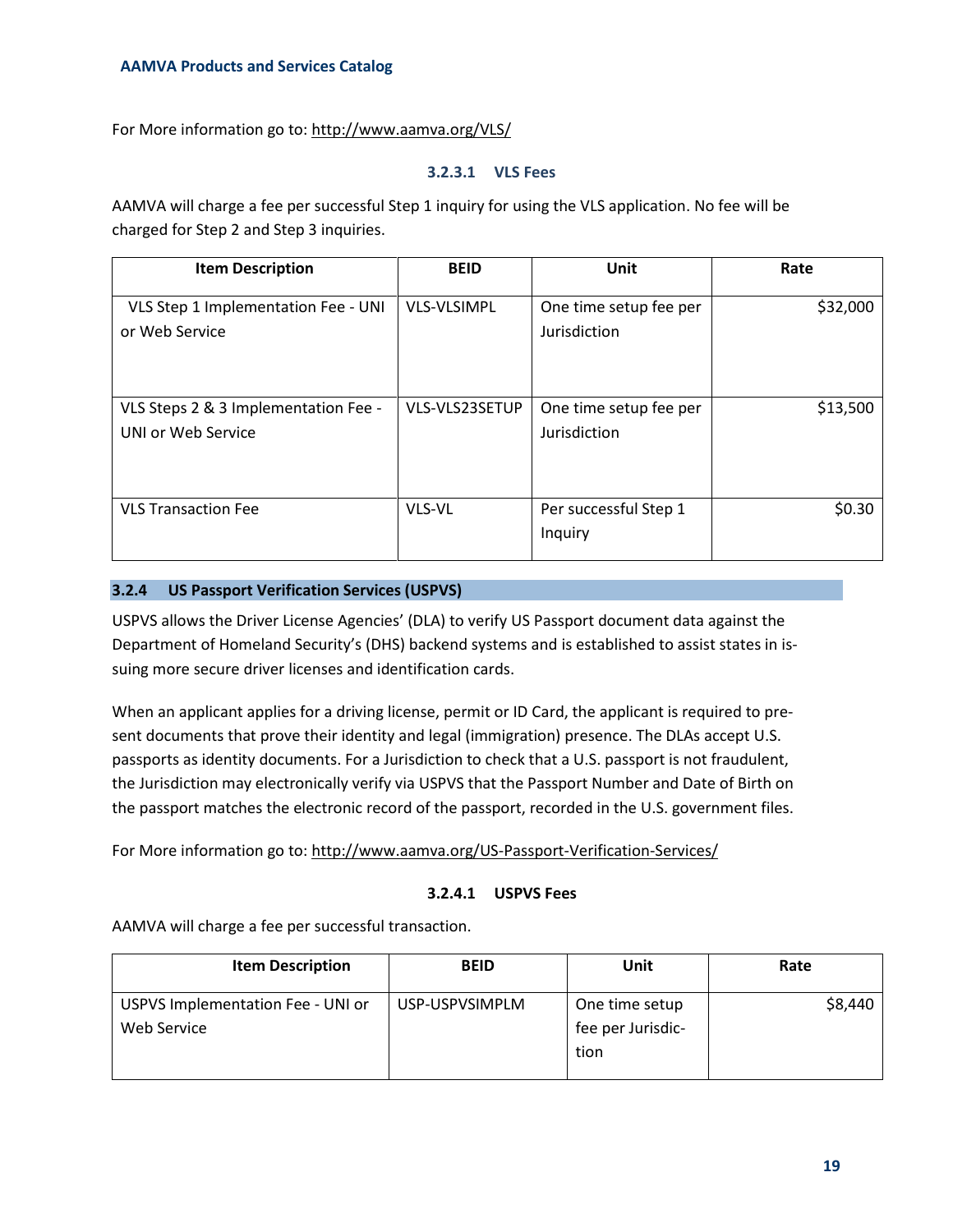| USPVS Web Site Setup Fee     | USP-PVSWEB | One time setup    | \$2,000 |
|------------------------------|------------|-------------------|---------|
|                              |            | fee per Jurisdic- |         |
|                              |            | tion              |         |
|                              |            |                   |         |
| <b>USPVS Transaction Fee</b> | USP-PV     | Per successful    | \$0.09  |
|                              |            | Transaction       |         |
|                              |            |                   |         |

#### <span id="page-19-0"></span>**3.2.5 Driver's License Data Verification (DLDV) Service**

Driver Licenses, Driving Permits and Identification Cards (collectively, "DL/ID") issued by U.S. Jurisdictions are regularly used as proof of identity; however, a card may be counterfeit or altered. The purpose of AAMVA's Driver License Data Verification (DLDV) service is to provide commercial and government entities with the real-time capability to verify DL/ID information against data from the issuing agency.

#### **Benefit for DLDV Users**

The DLDV Service provides users with immediate verification of identification document data. DLDV users submit data on a DL/ID and the service returns a flag for each data element that indicates if the element matches the data on file with the issuing jurisdiction. Users interact with the service via a web-service call.

#### **Benefits for Jurisdictions that Issue the Cards**

The DLDV Service offers these benefits for participating jurisdictions:

- Participation in the fight against the fraudulent use of driver's license.
- Fee-based revenues, which AAMVA shares with the jurisdictions.
- Protects personally identifiable information by not releasing any of the jurisdiction's data.
- Protects the integrity of the credential issued by the jurisdiction.

For information regarding the rate schedule for DLDV, please contact DLDVinfo@aamva.org.

# <span id="page-19-1"></span>**3.3 VEHICLE SERVICES**

## <span id="page-19-2"></span>**3.3.1 Electronic Lien and Title (ELT)**

The Electronic Lien and Title (ELT) System gives you the capability to electronically exchange lien and title information between a lienholder and a jurisdiction's motor vehicle agency.

Benefits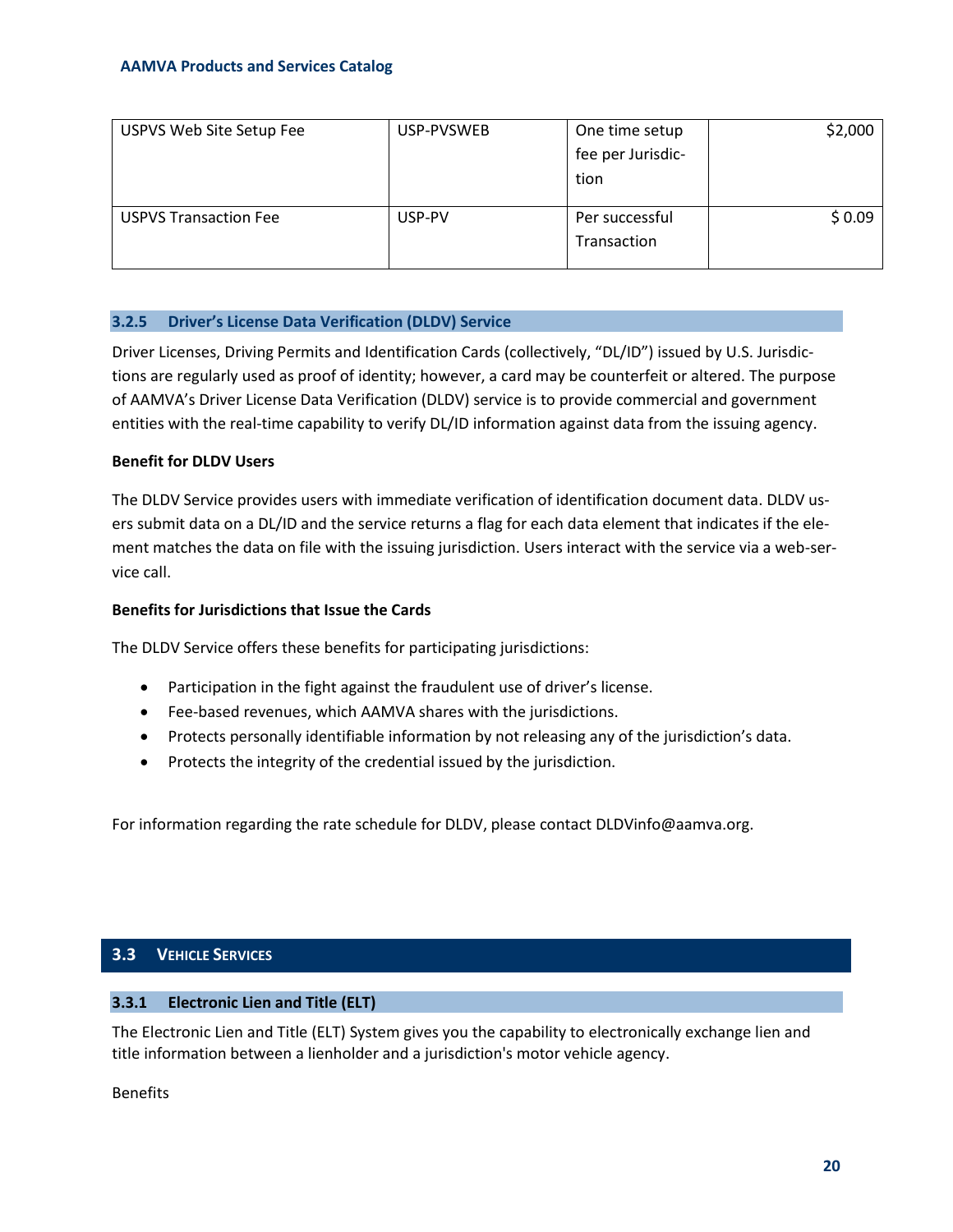# **Jurisdiction Benefits**

- Improved data accuracy resulting from the electronic exchange of data (reduction in typographical errors)
- Improved timeliness of data exchange (no more waiting for the mail)
- Reduction in the use and control of secure forms (paper costs)
- Reduction in mailing and printing costs
- Improved data and forms security

## **Lienholder Benefits**

- Potential staff reduction in areas associated with filing, retrieval and mailing of paper titles
- Reduction of storage space needed for filing and storing paper titles
- Ease of processing for dealer transactions

# Information That Can Be Exchanged

ELT includes transactions that allow the jurisdiction to send electronic messages to the lienholder. For example, a jurisdiction can use the **Lien Notification** transaction to notify the lienholder that the lien has been recorded on the jurisdiction's title record.

ELT also includes transactions that allow the lienholder to send electronic messages to the jurisdiction. For example, a lienholder can use the **Lien Release** transaction to notify the jurisdiction when a lien is paid off. Once processed, the jurisdiction creates and mails a paper title to the owner. In another example, a lienholder can use the **Request for Paper Title** to obtain a paper copy of the title, but not release interest in the vehicle.

For More information go to:<http://www.aamva.org/ELT/>

| <b>Item Description</b>             | <b>BEID</b>          | Unit      | Rate     |
|-------------------------------------|----------------------|-----------|----------|
| Jurisdictions:                      |                      |           |          |
| <b>ELT Stds Development Service</b> | <b>MVA-ELT</b>       | per month | \$201.66 |
| <b>ELT Batch/LL Mainframe</b>       | MVA-ELTBMM Per month |           | \$201.66 |

#### <span id="page-20-0"></span>**3.3.2 Business Partner Electronic Vehicle Registration (BPEVR)**

Business Partner Electronic Vehicle Registration (BPEVR) allows jurisdictions' business partners to apply for registrations and titles electronically. A business partner is any entity that does business with a jurisdiction. For the BPEVR application, dealerships, fleet operators, and any other entity that submits applications for registration or title to the jurisdiction may be partners.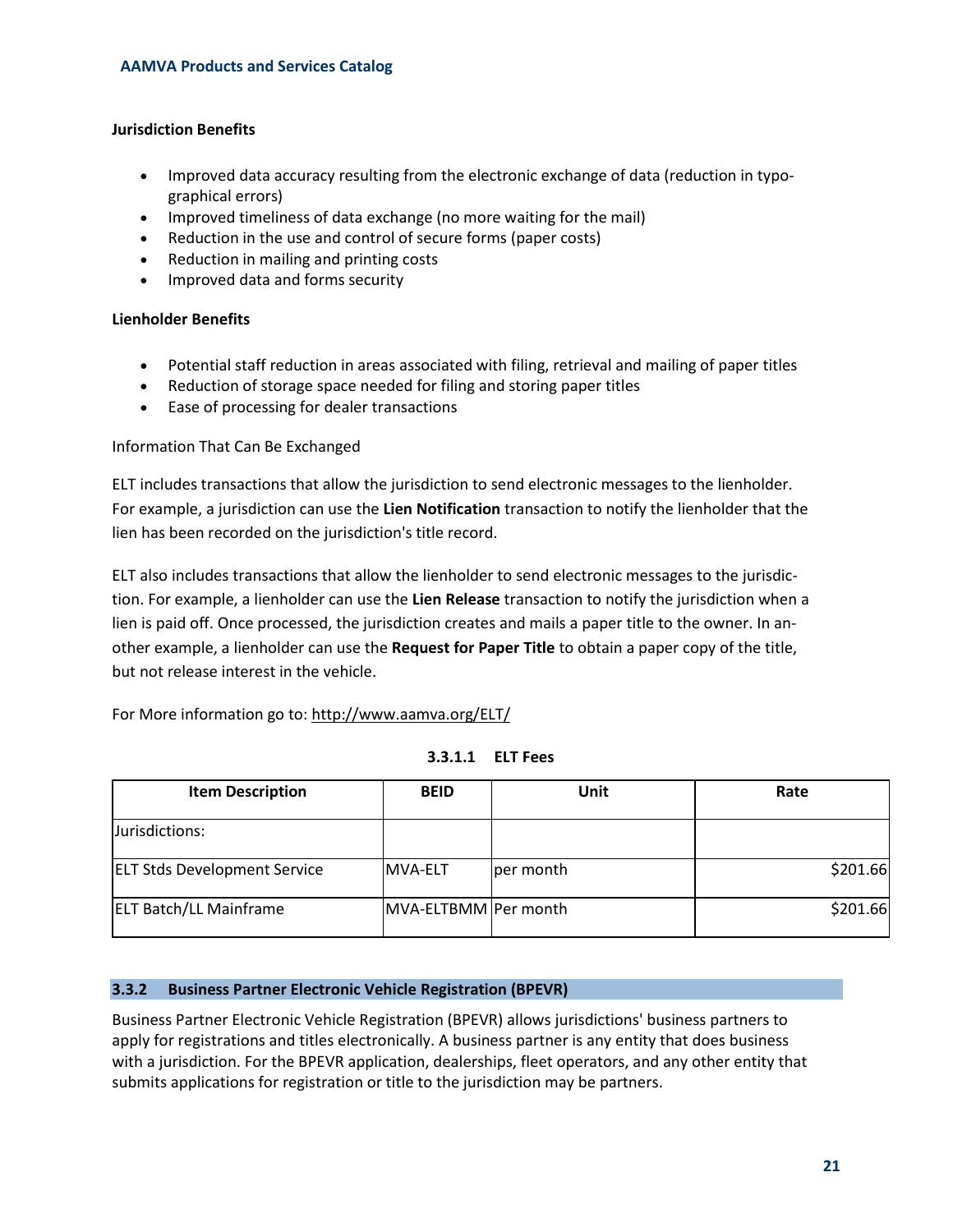Using BPEVR, an authorized business partner sends the registration application to the jurisdiction. The jurisdiction then sends back the fee information and permission for the business partner to print the registration card and put the registration plates and stickers on the vehicle.

This allows the business partner to register the vehicle and put it on the road with valid registration information within the same day--no more temporary plates! At the end of the business day, the jurisdiction sends the business partner a summary of transactions and a notification of fees due. The business partner then arranges to transfer funds overnight for the day's business. (Electronic funds transfer is not part of the BPEVR application).

Benefits

- Improved customer service and decreased lines in the motor vehicle branches
- Cost savings
- Enhanced data integrity
- Reduction in the turnaround time for processing applications for registration and titles

Available Information to be exchanged in BPEVR includes transactions that allow the business partner to send the following electronic messages to the jurisdiction:

- Fee Inquiry
- Application for Registration and Title
- Add Owner
- Change Owner Address
- Inventory Ordering
- Vehicle Inquiry

The jurisdiction can send the following electronic messages to the business partner:

- Electronic Billing
- Administrative Messages

Business partners may choose to contract with a service provider for some or all of the BPEVR functions.

For More information go to:<http://www.aamva.org/BPEVR/>

## **3.3.2.1 BPEVR Fees**

| <b>Item Description</b>               | <b>BEID</b>      | Unit      | Rate     |
|---------------------------------------|------------------|-----------|----------|
| <b>BPEVR Stds Development Service</b> | <b>BPV-BPEVR</b> | per month | \$201.66 |

<span id="page-21-0"></span>**3.3.3 National Motor Vehicle Title Information System (NMVTIS)**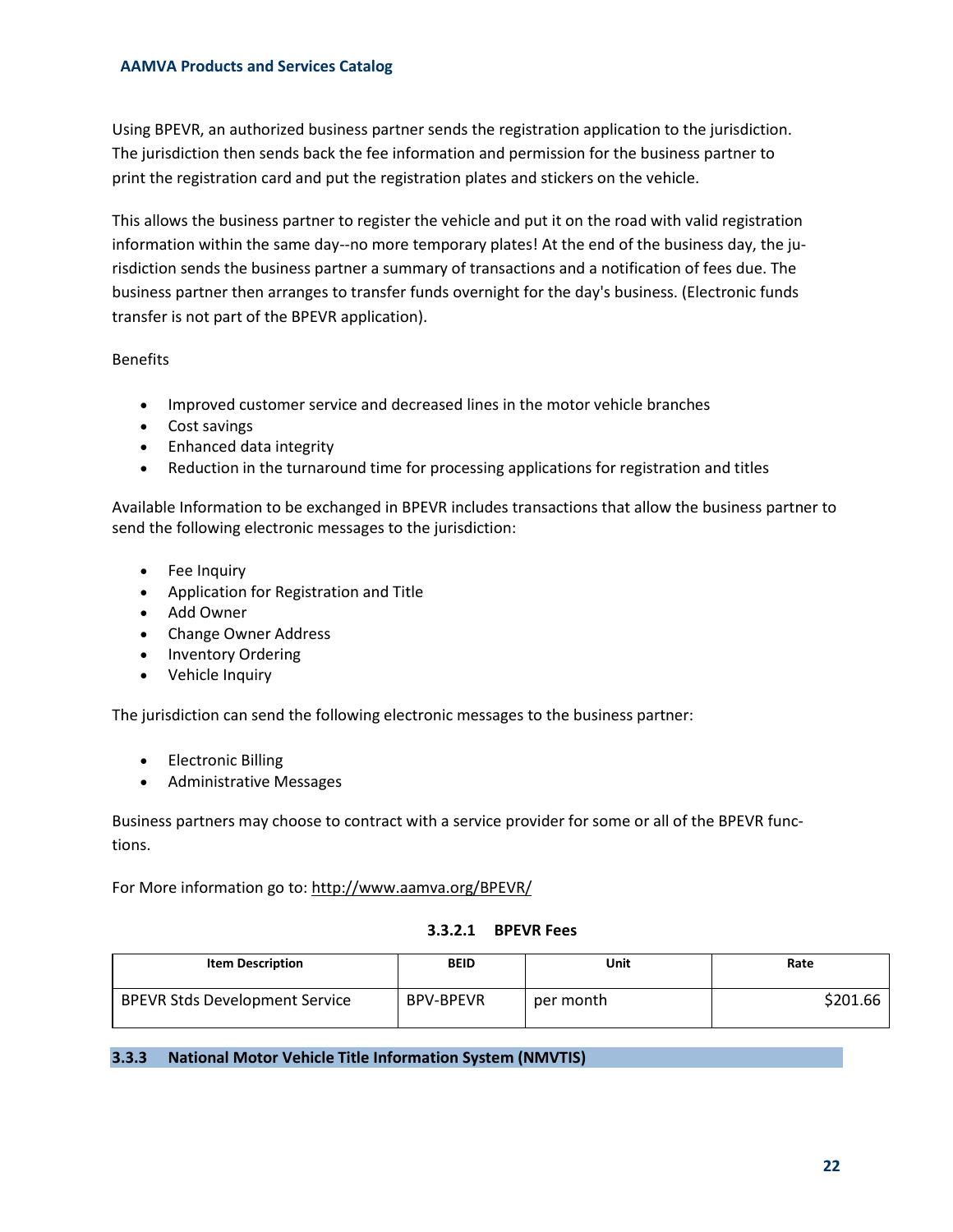The National Motor Vehicle Title Information System (NMVTIS) is a system that allows the titling agency to instantly and reliably verify the information on the paper title with the electronic data from the state that issued the title. NMVTIS is designed to protect consumers from fraud and unsafe vehicles and to keep stolen vehicles from being resold. NMVTIS is also a tool that assists states and law enforcement in deterring and preventing title fraud and other crimes. Consumers can use NMVTIS to access important vehicle history information.

## **Purpose**

NMVTIS was created to:

- Prevent the introduction or reintroduction of stolen motor vehicles into interstate commerce
- Protect states and consumers (individual and commercial) from fraud
- Reduce the use of stolen vehicles for illicit purposes including funding of criminal enterprises
- Provide consumers protection from unsafe vehicles

#### NMVTIS is working for States

States are a key stakeholder in NMVTIS, providing vehicle data to the system for other states, law enforcement and consumers to rely on when making decisions around titling, investigating and buying a used vehicle. Through participation in NMVTIS, states help in the fight against fraud and theft, protect consumers from unsafe vehicles, and realize cost-savings along with other benefits.

## *For background information on NMVTIS, visit [Department of Justice \(DOJ\) -](http://www.vehiclehistory.gov/) NMVTIS.*

For More information go to:<http://www.aamva.org/NMVTIS/>

## **3.3.3.1 NMVTIS State Fees**

| <b>NMVTIS System Cost - State Portion</b>      |                                             |                         | \$<br>5,600,000      |
|------------------------------------------------|---------------------------------------------|-------------------------|----------------------|
| Fees - Actual / Estimate<br><b>Fiscal Year</b> |                                             |                         | FY2022 <sup>1</sup>  |
|                                                | 2018 Data*<br><b>Registrations by State</b> |                         | BEID: NMC-NMVTISFY22 |
| <b>State</b>                                   | <b>Private and Commer-</b><br>cial Vehicles | % Distribution of Total | <b>Fee by State</b>  |
| Alabama                                        | 2,116,626                                   | 1.9%                    | \$<br>107,938        |
| Alaska                                         | 179,131                                     | 0.2%                    | 9,135                |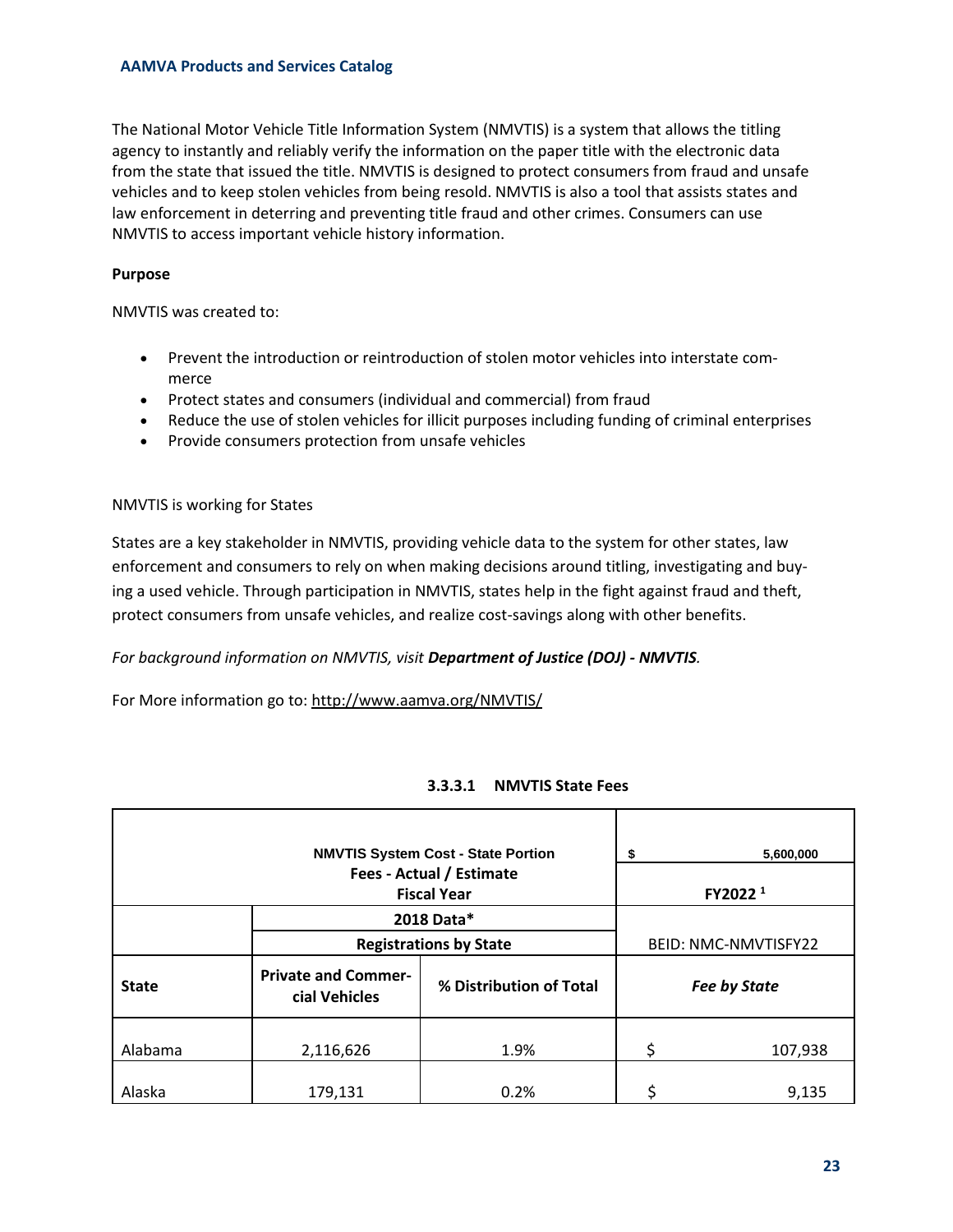|                           |                                                | <b>NMVTIS System Cost - State Portion</b> | \$ | 5,600,000            |  |
|---------------------------|------------------------------------------------|-------------------------------------------|----|----------------------|--|
|                           | Fees - Actual / Estimate<br><b>Fiscal Year</b> |                                           |    | FY2022 <sup>1</sup>  |  |
|                           |                                                | 2018 Data*                                |    |                      |  |
|                           |                                                | <b>Registrations by State</b>             |    | BEID: NMC-NMVTISFY22 |  |
| <b>State</b>              | <b>Private and Commer-</b><br>cial Vehicles    | % Distribution of Total                   |    | <b>Fee by State</b>  |  |
| Arizona                   | 2,372,443                                      | 2.2%                                      | \$ | 120,984              |  |
| Arkansas                  | 908,561                                        | 0.8%                                      | \$ | 46,333               |  |
| California                | 14,820,833                                     | 13.5%                                     | \$ | 755,796              |  |
| Colorado                  | 1,782,358                                      | 1.6%                                      | \$ | 90,892               |  |
| Connecticut               | 1,305,544                                      | 1.2%                                      | \$ | 66,577               |  |
| Delaware                  | 431,850                                        | 0.4%                                      | \$ | 22,022               |  |
| District of Colum-<br>bia | 188,768                                        | 0.2%                                      | \$ | 9,626                |  |
| Florida                   | 7,851,192                                      | 7.1%                                      | \$ | 400,376              |  |
| Georgia                   | 3,502,070                                      | 3.2%                                      | \$ | 178,590              |  |
| Hawaii                    | 502,165                                        | 0.5%                                      | \$ | 25,608               |  |
| Idaho                     | 596,208                                        | 0.5%                                      | \$ | 30,404               |  |
| Illinois                  | 4,438,811                                      | 4.0%                                      | \$ | 226,359              |  |
| Indiana                   | 2,245,862                                      | 2.0%                                      | \$ | 114,529              |  |
| lowa                      | 1,230,488                                      | 1.1%                                      | \$ | 62,749               |  |
| Kansas                    | 970,921                                        | 0.9%                                      | \$ | 49,513               |  |
| Kentucky                  | 1,689,705                                      | 1.5%                                      | \$ | 86,167               |  |
| Louisiana                 | 1,360,559                                      | 1.2%                                      | \$ | 69,382               |  |
| Maine                     | 386,449                                        | 0.4%                                      | \$ | 19,707               |  |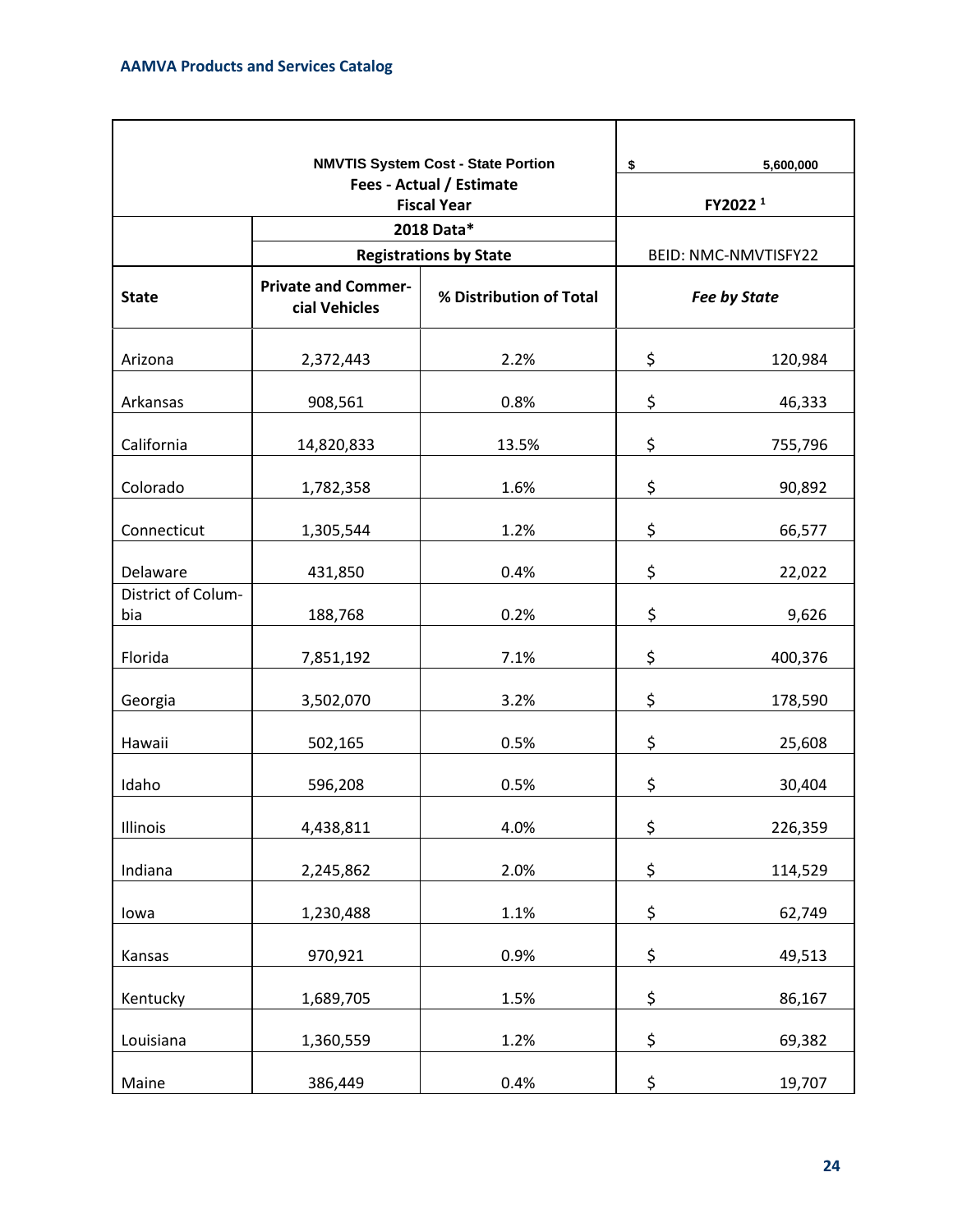|                          |                                             | <b>NMVTIS System Cost - State Portion</b>   | \$<br>5,600,000      |
|--------------------------|---------------------------------------------|---------------------------------------------|----------------------|
| Fees - Actual / Estimate |                                             |                                             |                      |
| <b>Fiscal Year</b>       |                                             |                                             | FY2022 <sup>1</sup>  |
|                          |                                             | 2018 Data*<br><b>Registrations by State</b> | BEID: NMC-NMVTISFY22 |
|                          |                                             |                                             |                      |
| <b>State</b>             | <b>Private and Commer-</b><br>cial Vehicles | % Distribution of Total                     | <b>Fee by State</b>  |
| Maryland                 | 1,893,626                                   | 1.7%                                        | \$<br>96,566         |
| Massachusetts            | 2,178,472                                   | 2.0%                                        | \$<br>111,092        |
| Michigan                 | 3,000,593                                   | 2.7%                                        | \$<br>153,017        |
| Minnesota                | 1,959,810                                   | 1.8%                                        | \$<br>99,942         |
| Mississippi              | 822,799                                     | 0.7%                                        | \$<br>41,959         |
| Missouri                 | 2,083,825                                   | 1.9%                                        | \$<br>106,266        |
| Montana                  | 452,286                                     | 0.4%                                        | \$<br>23,065         |
| Nebraska                 | 668,345                                     | 0.6%                                        | \$<br>34,083         |
| Nevada                   | 1,065,766                                   | 1.0%                                        | \$<br>54,349         |
| New Hampshire            | 504,138                                     | 0.5%                                        | \$<br>25,709         |
| New Jersey               | 2,730,210                                   | 2.5%                                        | \$<br>139,228        |
| New Mexico               | 648,720                                     | 0.6%                                        | \$<br>33,082         |
| New York                 | 4,690,752                                   | 4.3%                                        | \$<br>239,207        |
| North Carolina           | 3,346,226                                   | 3.0%                                        | \$<br>170,643        |
| North Dakota             | 235,922                                     | 0.2%                                        | \$<br>12,031         |
| Ohio                     | 4,558,551                                   | 4.2%                                        | \$<br>232,466        |
| Oklahoma                 | 1,290,040                                   | 1.2%                                        | \$<br>65,786         |
| Oregon                   | 1,462,295                                   | 1.3%                                        | \$<br>74,570         |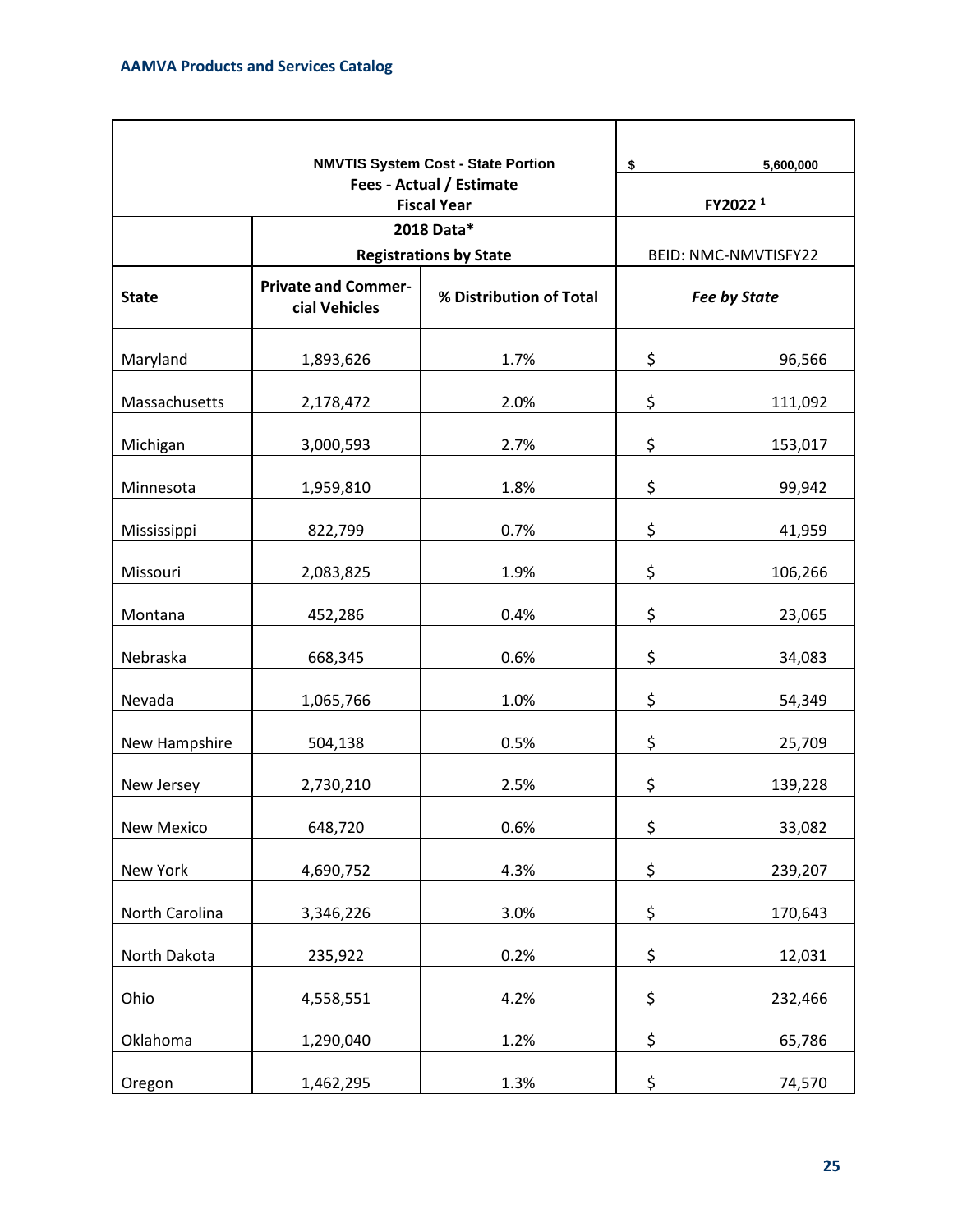|                                                |                                             | <b>NMVTIS System Cost - State Portion</b> | \$                              | 5,600,000            |
|------------------------------------------------|---------------------------------------------|-------------------------------------------|---------------------------------|----------------------|
| Fees - Actual / Estimate<br><b>Fiscal Year</b> |                                             |                                           |                                 | FY2022 <sup>1</sup>  |
|                                                |                                             | 2018 Data*                                |                                 |                      |
|                                                |                                             | <b>Registrations by State</b>             |                                 | BEID: NMC-NMVTISFY22 |
| <b>State</b>                                   | <b>Private and Commer-</b><br>cial Vehicles | % Distribution of Total                   |                                 | <b>Fee by State</b>  |
| Pennsylvania                                   | 4,375,444                                   | 4.0%                                      | \$                              | 223,128              |
| Rhode Island                                   | 404,987                                     | 0.4%                                      | \$                              | 20,653               |
| South Carolina                                 | 1,753,043                                   | 1.6%                                      | \$                              | 89,397               |
| South Dakota                                   | 352,997                                     | 0.3%                                      | \$                              | 18,001               |
| Tennessee                                      | 2,234,092                                   | 2.0%                                      | \$                              | 113,929              |
| Texas                                          | 8,155,311                                   | 7.4%                                      | \$                              | 415,884              |
| Utah                                           | 926,078                                     | 0.8%                                      | \$                              | 47,226               |
| Vermont                                        | 214,077                                     | 0.2%                                      | \$                              | 10,917               |
| Virginia                                       | 3,222,933                                   | 2.9%                                      | \$                              | 164,355              |
| Washington                                     | 2,897,723                                   | 2.6%                                      | \$                              | 147,771              |
| West Virginia                                  | 547,961                                     | 0.5%                                      | \$                              | 27,944               |
| Wisconsin                                      | 2,055,788                                   | 1.9%                                      | \$                              | 104,836              |
| Wyoming                                        | 200,217                                     | 0.2%                                      | \$                              | 10,210               |
| <b>Total</b>                                   | 109,813,571                                 | 100.0%                                    | $\overline{\boldsymbol{\zeta}}$ | 5,600,000            |

1 - Source FHWA - State Motor Vehicle Registration 2018 Data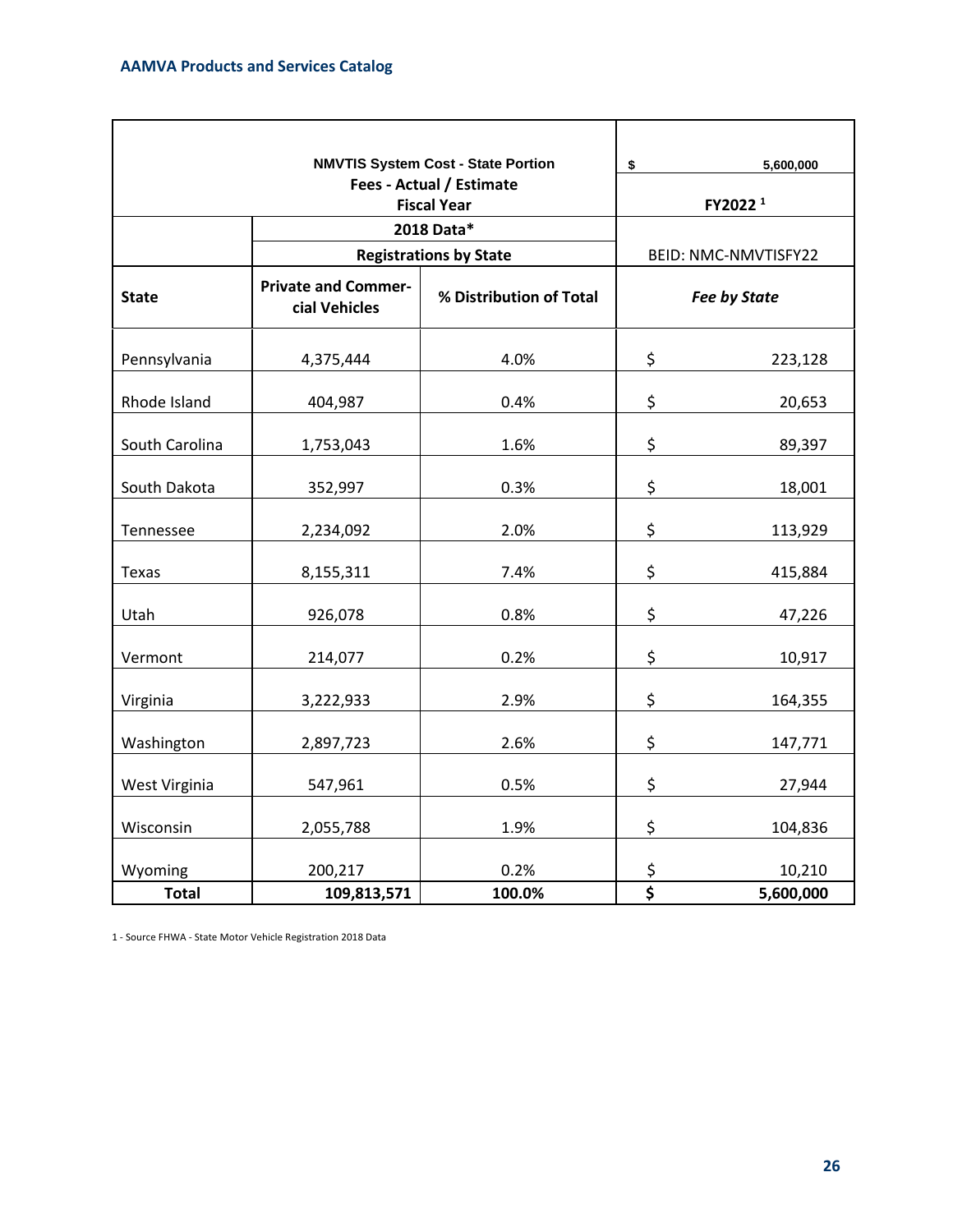# <span id="page-26-0"></span>**4 INTERFACE SOFTWARE**

## <span id="page-26-1"></span>**4.1 UNIFIED NETWORK INTERFACE (UNI)**

UNI handles message exchanges between two or more AAMVAnet<sup>™</sup> sites. It uses the network and data standard AMIE, AAMVAnet Message Interchange Envelope.

UNI was developed by the member agencies of the American Association of Motor Vehicle Administrators (AAMVA). These agencies paid for the development of the software through user fees and are granted use of this software for the payment of maintenance charges only.

Two main versions of UNI are available: The UNI Mainframe (legacy version) and the Windows version.

The UNI Mainframe supports the following platforms: IBM z/OS/CICS/VSAM, IBM IMS/DL1 (Existing Customers Only), UNISYS 1100-2200/DMS (Existing Customers Only), UNIX (Existing Customers Only).

*\*\*\* Please note that the UNI mainframe version will not be supported after January 2025\*\*\**

The UNI Windows versions supports all versions of Microsoft Windows from Windows 2008 and above.

#### <span id="page-26-2"></span>**4.1.1 UNI Fees**

| <b>Item Description</b>                        | <b>BEID</b>    | <b>Unit</b>      | <b>FY22</b> |
|------------------------------------------------|----------------|------------------|-------------|
| UNI Mainframe Maintenance                      | MVA-UNIMNT     | lPer month       | \$862.12]   |
| IUNI Windows Maintenance                       | MVA-UNIWINMNT  | IPer month       | \$862.12]   |
| UNI Mainframe Maintenance - Additional License | MVA-UNIMNT2    | per month        | \$287.16    |
| UNI Windows Maintenance - Additional License   | MVA-UNIWINLIC2 | <b>Per month</b> | \$287.16    |

## Notes:

- 1. UNI charges apply only to Production environments and not to copies running in Development, Test or Disaster Recovery environments.
- 2. UNI charges apply to each platform type used. If a site has a IBM CICS and a Microsoft Windows copy, the site will be charged for a UNI Mainframe fee and a UNI Windows Maintenance fee.
- 3. "Additional License" fee applies to each additional copy running in production on the same platform type than the primary copy. For example, if a site has two Windows servers, each running UNI (e.g. one for NMVTIS and one for DIA), the site will be charged for one full fee and one "Additional License" fee.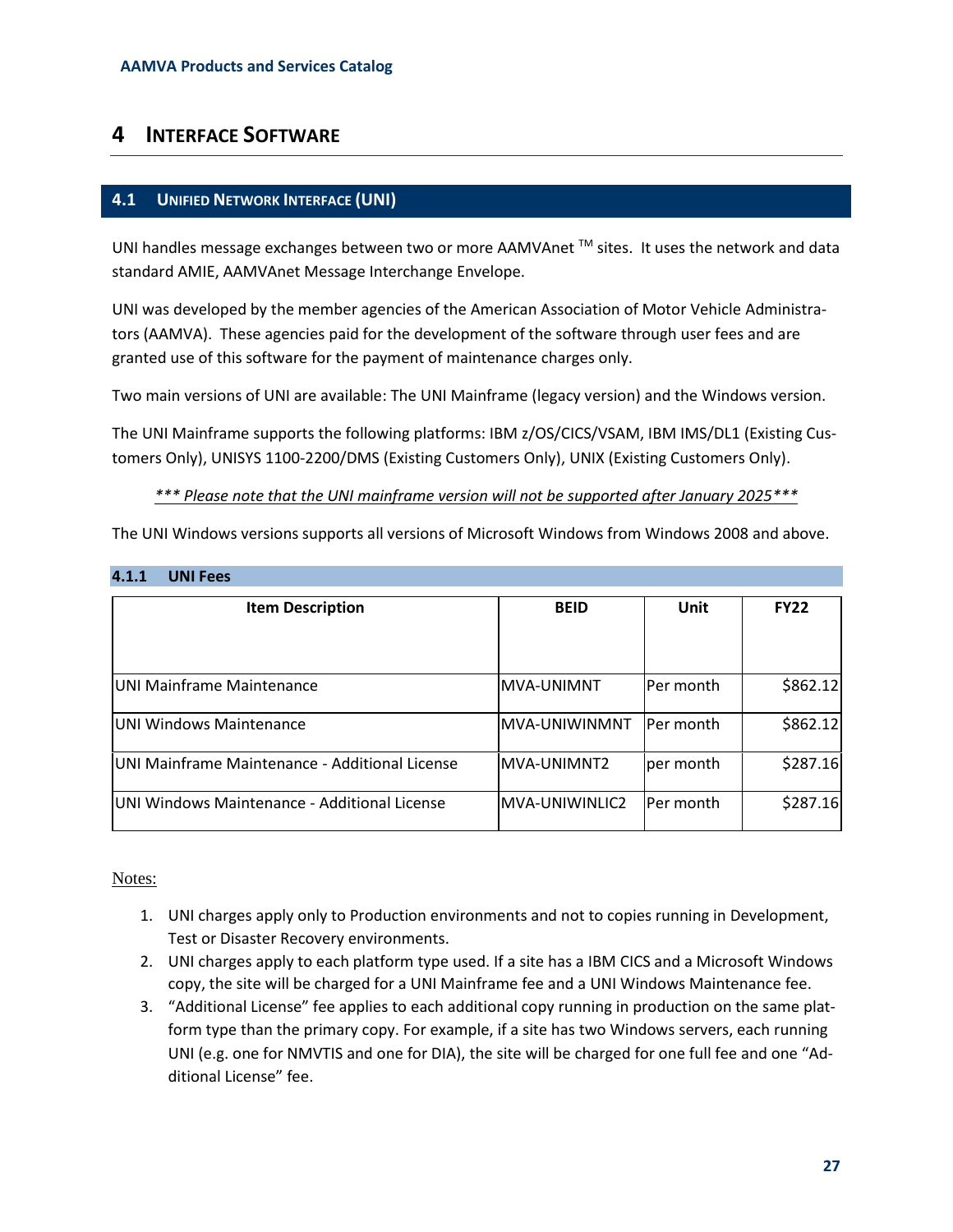# <span id="page-27-0"></span>**5 NETWORK SERVICES**

## <span id="page-27-1"></span>**5.1 NETWORK CONNECTIVITY SERVICE**

Customers connecting to AAMVA infrastructure resources without an AAMVAnet TM leased line, support cost is covered through the Network Connectivity Service.

#### <span id="page-27-2"></span>**5.1.1 Network Connectivity Service Fees**

| <b>Item Description</b> | <b>BEID</b>     | Unit                        | Rate     |
|-------------------------|-----------------|-----------------------------|----------|
| <b>NCS Usage Charge</b> | <b>IMVA-NCS</b> | <b>Per Month Per Tunnel</b> | \$400.00 |

# <span id="page-27-3"></span>**5.2 VERIZON MANAGED IP SERVICES**

#### <span id="page-27-4"></span>**5.2.1 Verizon PIP MPLS Services**

Verizon Private IP (PIP) is a secure, fully managed private network environment that utilizes a layer 3 MPLS core that provides an integrated, secure and scalable network infrastructure. The fully managed services include the telco circuit and a Customer Premise Equipment (CPE) package that includes a Cisco router, and a modem for out of band access by Verizon for remote access and management. Please note that the customer must provide and dedicate an analog voice grade line (i.e. POTS line) to attach to each modem for vendor access for installation and on-going support and maintenance.

In order to provide a heightened level of security, AAMVAnet™ has customized this environment to provide end to end encryption (AES-256) for all AAMVA applications (CDLIS, PDPS, NMVTIS, SSOLV/ HAVV, etc.) traversing the AAMVAnet ™ network. Encryption can be implemented for other non-AAMVA application traffic upon customer request and upon trading partner concurrence for the same.

## <span id="page-27-5"></span>**5.2.2 Monthly Service Fees and Reimbursements**

The monthly service fee includes an AAMVA owned CPE (customer premise equipment) package consisting of a Cisco router and a modem for out of band access for management and maintenance.

The standard TDM technology configuration includes one router and two 256 kbps TDM lines and is reflected as a credit on your AAMVA monthly invoice. (MVA-VZB001) With the new Ethernet solution the standard configuration will include one router and two Ethernet 1-Mbps lines. If the standard Ethernet configuration is selected, your agency's current telecommunication credit will be adjusted to reflect the government rates for two 1-Mbps Ethernet lines (the new "standard") resulting in no communication charges to your organization. However if a higher capacity configuration, such as 2- or 3-Mbps lines and/or additional routers, is selected, the respective government rates for those lines and equipment will apply with credit still provided for the standard two 1-Mbps lines.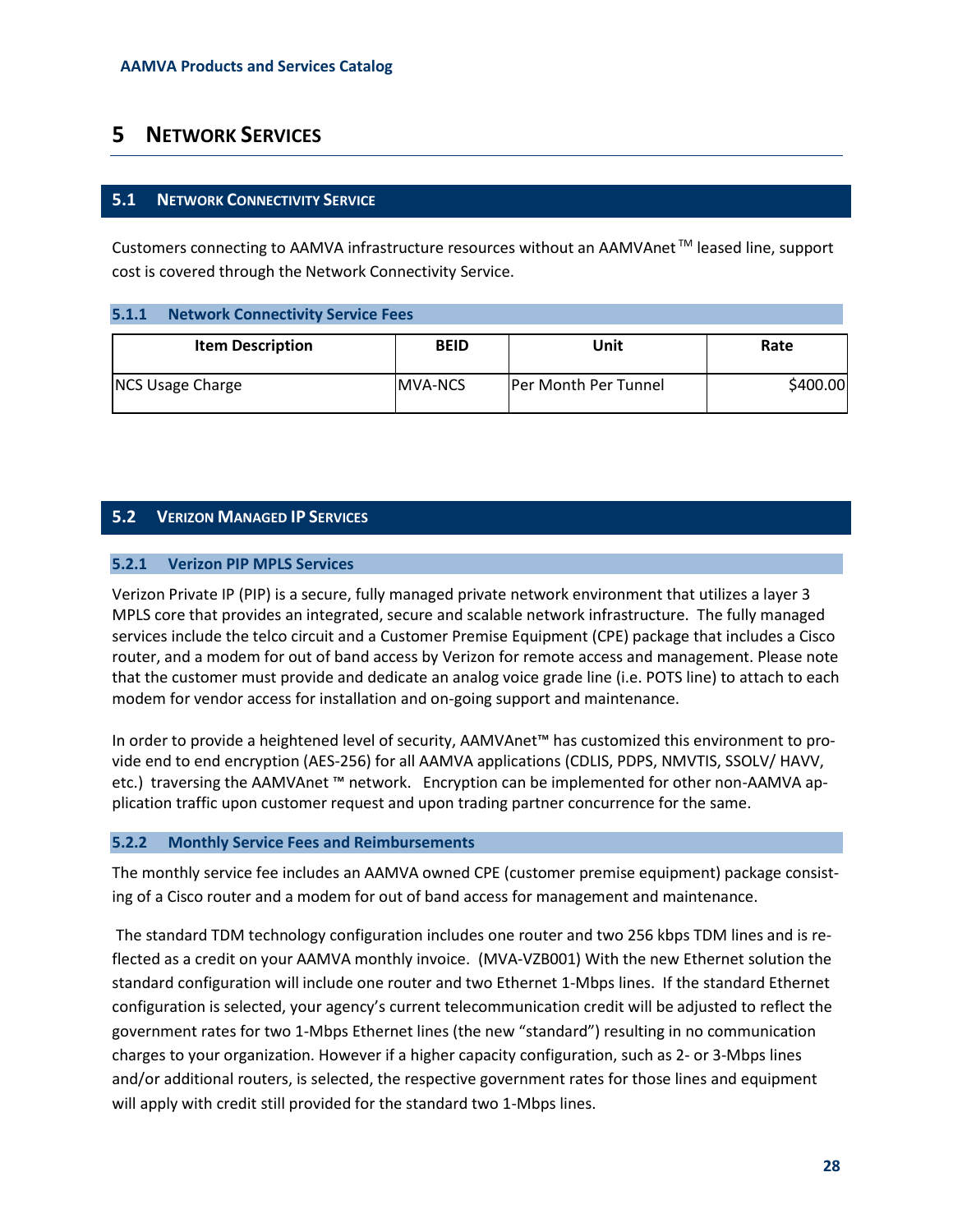#### <span id="page-28-0"></span>**5.2.3 Port/Circuit Pricing**

AAMVA now offers fully managed Ethernet access/port services in addition to the legacy TDM fully managed services listed below. Ethernet's simplicity, scalability, and inter-operability provide tangible benefits and cost-savings over legacy TDM solutions. The prevalent use of Ethernet within most corporate Local Area Networks makes the extension of Ethernet access across the WAN a natural evolution given the low cost of Ethernet hardware. As Ethernet Access continues to gain popularity, service providers innovate new ways to reduce price and expand coverage. AAMVA through our service provider Verizon, now delivers Ethernet Access over technologies such as Ethernet over Hybrid Fiber Coax, and Ethernet over Fiber technologies to expand the availability of competitively priced Ethernet Access solutions.

Ethernet services are offered in a variety of configurations with port speeds ranging from 1M to 100M and are quoted on a per site basis.

| <b>Circuit Option</b>                 | <b>Monthly Recurring Fees</b> |
|---------------------------------------|-------------------------------|
| Ethernet port speeds range 1M to 100M | Per Quote                     |

#### <span id="page-28-1"></span>**5.2.4 PIP Site - Single Circuit No Redundancy with a Single Managed Router**

Pricing listed below includes all necessary components for customer access, with the exception of any Rack-Mount charges.

| <b>Circuit Option</b>                   | <b>BEID</b>  | <b>Monthly Recurring Fees</b> |
|-----------------------------------------|--------------|-------------------------------|
| Single Circuit 56/64 Kbps Single Router | VZB-00000030 | \$1,003.87                    |
| Single Circuit 256 Kbps Single Router   | VZB-LLS0004  | \$1,709.92                    |
| Single Circuit 512 Kbps Single Router   | VZB-00000034 | \$1,989.62                    |
| Single Circuit T1 (1.54K) Single Router | VZB-00000050 | \$2,642.99                    |

<span id="page-28-2"></span>128 Kbps no longer orderable

#### **5.2.5 PIP Site - Dual Circuits with a Single Managed Router**

Pricing listed below includes all necessary components for customer access, with the exception of any Rack-Mount charges.

| <b>Circuit Option</b>                 | <b>BEID</b>  | <b>Monthly Recurring Fees</b> |
|---------------------------------------|--------------|-------------------------------|
| Dual Circuit 56/64 Kbps Single Router | VZB-00000009 | \$1,891.01                    |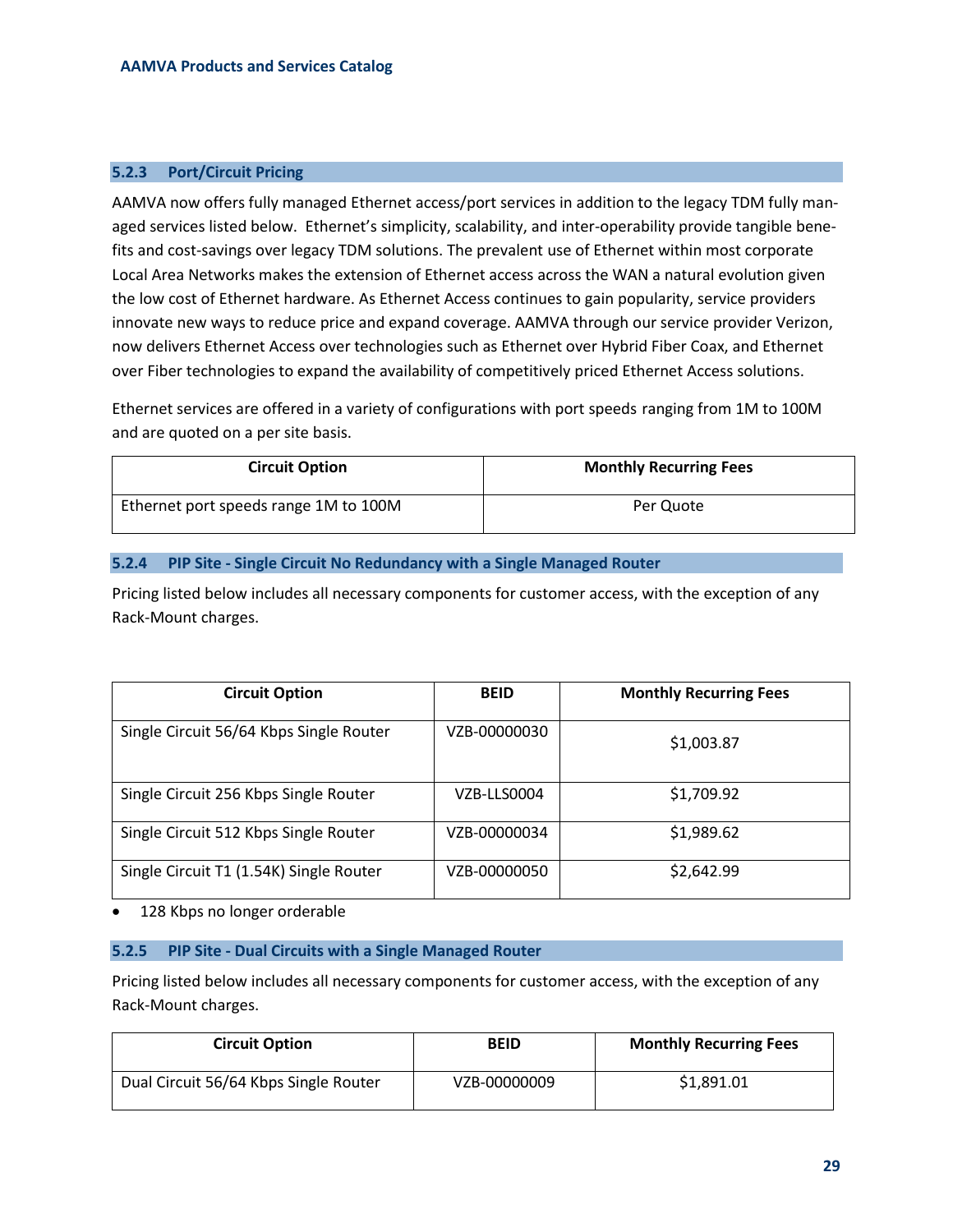| Dual Circuit 256 Kbps Single Router      | VZB-LLS00064 | \$3,302.34 |
|------------------------------------------|--------------|------------|
| Dual Circuit 512 Kbps Single Router      |              | \$3,861.74 |
| Dual Circuit T1 (1.54Kbps) Single Router | VZB-00000021 | \$5,168.48 |

• 128 Kbps no longer orderable

#### <span id="page-29-0"></span>**5.2.6 PIP Site - Dual Circuits with Dual Managed Routers**

Pricing listed below includes all necessary components for customer access, with the exception of any Rack-Mount charges.

| <b>Circuit Option</b>                     | <b>BEID</b>  | <b>Monthly Recurring Fees</b> |
|-------------------------------------------|--------------|-------------------------------|
| Dual Circuit 56/64 Kbps Dual<br>Router    | VZB-00000049 | \$2,007.74                    |
| Dual Circuit 256 Kbps Dual Router         | VZB-LLS00099 | \$3,419.84                    |
| Dual Circuit 512 Kbps Dual Router         | VZB-00000067 | \$3,979.24                    |
| Dual Circuit T1 (1.54Kbps) Dual<br>Router |              | \$5,285.98                    |

<span id="page-29-1"></span>• 128 Kbps no longer orderable

# **5.2.7 PIP Site - Backup Shadow Circuit**

This service only supports full T-1 and DS3 speeds. The pricing below reflects the additional cost to a customer's current bandwidth. This solution provides a backup circuit that is only active when the primary circuit is down. Pricing below includes all components needed for AAMVAnet connectivity.

| <b>Circuit Option</b>               | <b>BEID</b>  | <b>Monthly Recurring Fees</b> |
|-------------------------------------|--------------|-------------------------------|
| Backup Shadow Circuit 56/64<br>Kbps | VZB-00000039 | \$831.94                      |
| Backup Shadow Circuit 256 Kbps      |              | \$1,161.09                    |
| Backup Shadow Circuit 512 Kbps      | VZB-00000036 | \$1,188.89                    |
| Backup Shadow Circuit T1 (1.54K)    | VZB-00000048 | \$1,216.69                    |

• 128 Kbps no longer orderable

<span id="page-29-2"></span>**5.2.8 PIP Site - Geographically separate site using a Backup Shadow circuit**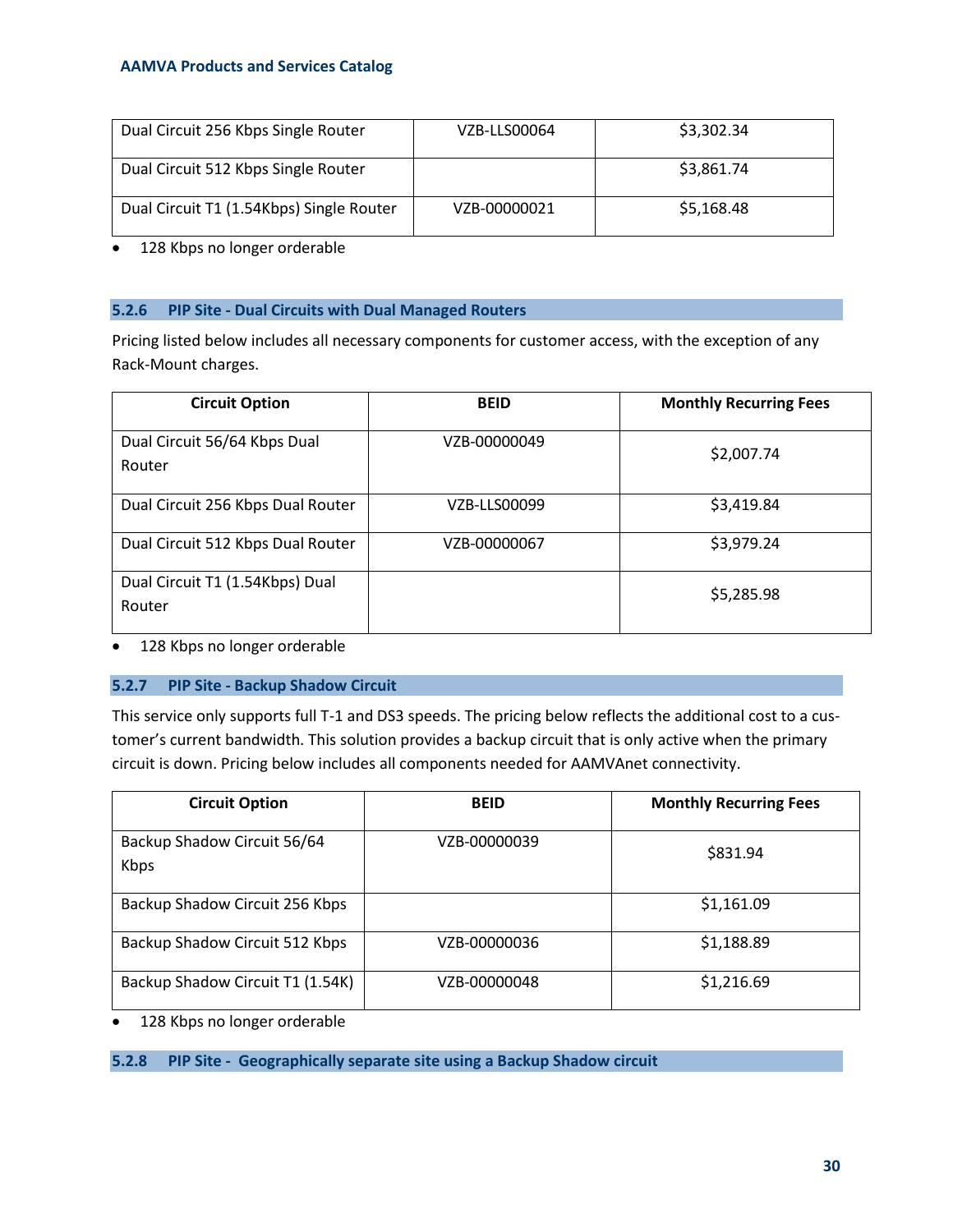This service only supports full T-1 and DS3 speeds. The pricing below reflects the additional cost to a customer's current bandwidth. This solution provides a backup circuit that is only active when the primary circuit is down. Rack mount fees not included.

| <b>Circuit Option</b>                         | <b>BEID</b>   | <b>Monthly Recurring Fees</b> |
|-----------------------------------------------|---------------|-------------------------------|
| Geo. Separate D.R. 56/64 Kbps Circuit         | VZB-00000038  | \$986.66                      |
| Geo. Separate D.R 256 Kbps Circuit            | VZB-000000070 | \$1,289.96                    |
| Geo. Separate D.R 768 Kbps Circuit            |               | Per Quote                     |
| Geo. Separate D.R T1 (1.54K) Pip Line Circuit |               | \$1,347.53                    |

# • 128 Kbps no longer orderable

# <span id="page-30-0"></span>**5.2.9 PIP Site – Additional Fees**

| <b>Expedite / Rescheduling</b>                                                       | <b>BEID</b>  | <b>Non-Recurring Fees</b> |
|--------------------------------------------------------------------------------------|--------------|---------------------------|
| Expedite Fees - Request in writing for router<br>activation and circuit installation |              | Per Quote                 |
| Rescheduling Fees - Rescheduling a router<br>activation or circuit installation      |              | Per Quote                 |
| After Hours Fees                                                                     |              | Per Quote                 |
| Rack-Mount Kit for Router Installation                                               | VZB-00000005 | \$65.00                   |

| <b>Optional PIP Services</b>                                        | <b>Non-Recurring Fees</b> |
|---------------------------------------------------------------------|---------------------------|
| Dynamic Host Configuration Protocol ("DHCP") IP Helper – Add / Mod- | \$53.00                   |
| ify / Delete                                                        |                           |
| IP Network Address Translation – Add / Modify / Delete              | \$53.00                   |
| Network Routed Protocol – Add / Modify / Delete                     | \$53.00                   |
| New Verizon Service Operations ("MSO") IP Address / Subnet Mask     | \$53.00                   |
| Changes                                                             |                           |
| Permanent Virtual Circuit – Add / Modify / Delete                   | \$53.00                   |
| Routing Protocol – Add / Modify / Delete                            | \$53.00                   |
| VPN Tunnel – Add / Modify / Delete                                  | \$53.00                   |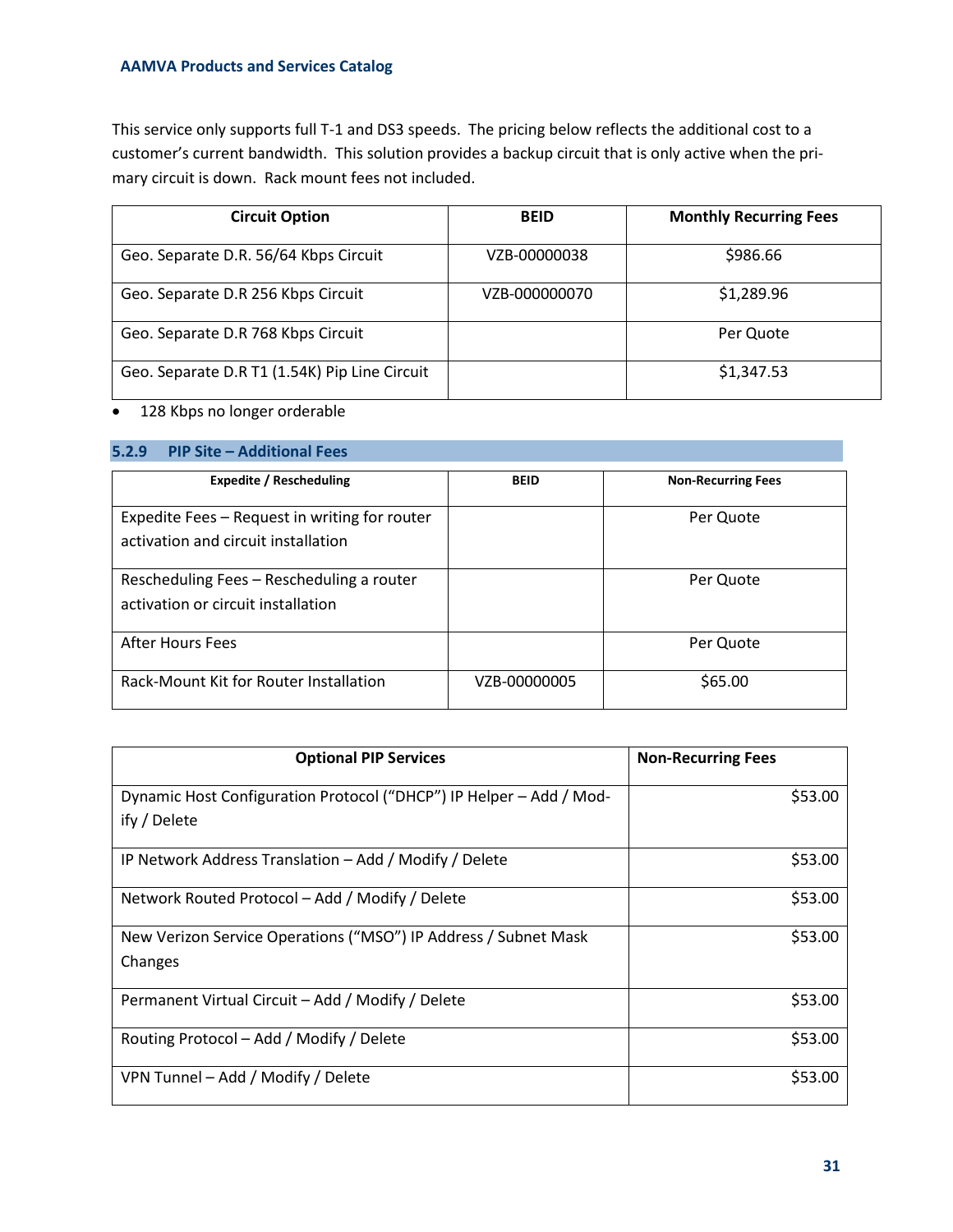| Hardware Module Upgrades                                             | \$368.00 |
|----------------------------------------------------------------------|----------|
| Demand Dispatches - Outside Scope of Normal Work - 2-hour mini-      | \$284.00 |
| mum charge                                                           |          |
| Bandwidth Increase / Decrease Physical                               | \$368.00 |
| <b>Traffic Filter Design</b>                                         | \$368.00 |
| <b>Traffic Shaping Queuing</b>                                       | \$368.00 |
| <b>Memory Upgrade</b>                                                | \$368.00 |
| Device (Router, etc.) Operating System Change - Support new features | \$368.00 |
| Intra-building Router Move                                           | \$368.00 |
| Hardware Upgrade                                                     | \$368.00 |
| WAN Equipment Replace/Swap                                           | \$368.00 |
| WAN (router, etc.) Inter-building or across town move                | \$630.00 |

# <span id="page-31-0"></span>**5.2.10 Verizon Site Services**

Verizon Business is making network deployment as easy and as efficient as possible for our customers while saving time and providing value. Our suite of Site Services is designed to help companies quickly and efficiently prepare their networking environments for a broad range of VoIP, Internet, and data solutions. Whether customers are tasked with extending demarcation, conducting a LAN assessment in preparation for a new application/service, or preparing cable to accommodate new employees, Site Services offers a one-stop resource for network deployments from beginning to end. We provide technical service and support to enterprise customers of all sizes through our expanded Site Services portfolio, which includes:

## <span id="page-31-1"></span>**5.2.11 Inside Wiring-**

Installation of wiring to connect two pieces of equipment (i.e., wiring runs from the switch in the server room to a desktop client).

#### <span id="page-31-2"></span>**5.2.12 Extended Demarcation-**

Installation of wiring that extends from the Verizon demarcation point to some point within the customers building that is closer to their equipment (e.g., to the server room where the router resides).

# <span id="page-31-3"></span>**5.2.13 Site Survey-**

A survey of the proposed location for installing CPE and a report on that location's suitability for that purpose with respect to environmental conditions (e.g., temperature, humidity, obvious contaminants,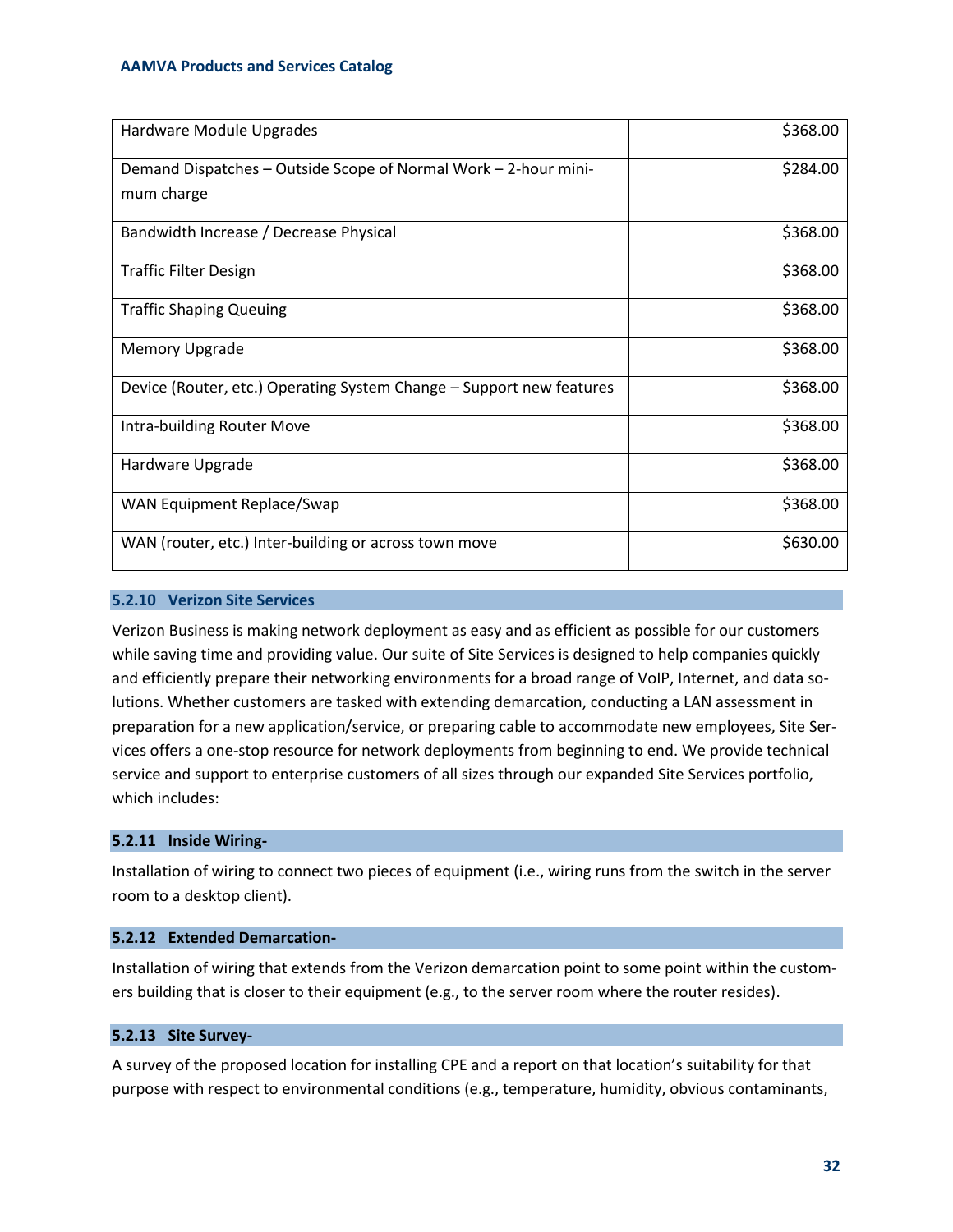or nearby magnetic radiation sources), the availability of an appropriate power source, and the need for any additional inside wiring.

| <b>Service Description</b>                                                                                                                                    | <b>BEID</b>  | Rate     |
|---------------------------------------------------------------------------------------------------------------------------------------------------------------|--------------|----------|
| Inside Wiring - 1 service call, 2 hours on-site labor, up to 150 feet<br>Cat 3 or Cat 5 cable, connectors, ty-wraps/straps, jack, face plate,<br>cable test   |              | \$505.00 |
| Extended Demarc - 1 service call, 2 hours on-site labor, up to 150<br>feet Cat 3 or Cat 5 cable, connectors, ty-wraps/straps, jack, face<br>plate, cable test | VZB-00000011 | \$505.00 |
| Physical Site Survey - 1 service call w/up to 2.5 hours of labor, and<br>site survey report                                                                   | VZB-00000015 | \$395.00 |

# <span id="page-32-0"></span>**5.3 AT&T SNA SERVICES**

All customers requiring SNA services will need to order AT&T B2B services. Please contact your network account manager for more information.

# <span id="page-32-1"></span>**5.3.1 AT&T SNA Services Fees**

| <b>Item Description</b>              | Unit       | <b>BEID</b>  | Rate       |
|--------------------------------------|------------|--------------|------------|
| Business 2 Business Installation Fee | lOne Time  |              | \$3,000.00 |
| <b>Business 2 Business Fee</b>       | lPer Month | MVA-00000029 | \$1250.00  |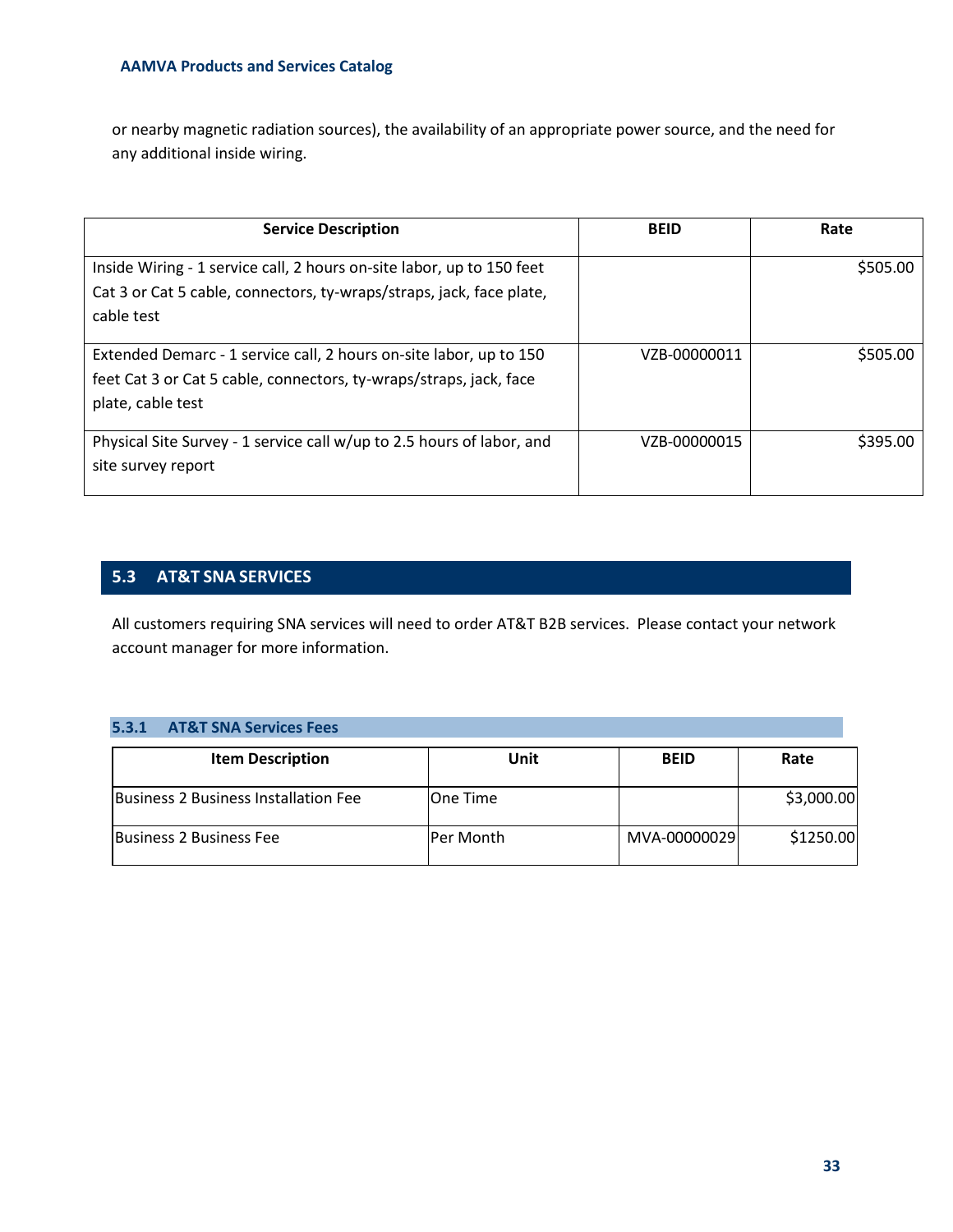# <span id="page-33-0"></span>**6 OPENTEXT INTERCHANGE SERVICES FOR E-BUSINESS**

# <span id="page-33-1"></span>**6.1 INFORMATION EXCHANGE (IE) SERVICES**

Information Exchange is a mailbox service for e-business, and a common point of contact between you, your applications, and your trading partners. You can send and receive information of virtually any size in electronic form, from standard-format EDI transactions to free-format documents. Information Exchange receives transactions and documents from trading partners on a network, routes them to the recipients, and stores the data for retrieval.

Information Exchange Administration Services is a panel-driven interface that you can use to perform administrative tasks for the Information Exchange users you support. I.E. Administration Services provides the ability to administer Information Exchange through online, batch, or Internet interfaces. Service administrators can coordinate use of Information Exchange within their companies. For example, set up trading partners for communications with users in other companies. With Information Exchange Administration Services, you can:

- View and delete mail, hold and remove hold on messages
- View, delete, and retrieve archived mail
- Modify user and trading partner profiles
- Create and modify carbon copy relationships with trading partners
- Create and modify alias tables
- Create a library to store information for an extended time period
- Define and authorize access to Internet and X.400 trading partners
- Access audit and session information
- Change or reset Information Exchange passwords
- Reset user sessions

Information Exchange Administration Services for the Web provides Internet Protocol (IP) customers with the ability to access many Information Exchange Administration Services functions without using 3270 emulation.

#### <span id="page-33-2"></span>**6.1.1 IE Standard Fees**

Recommended for file sizes between the ranges of 8K to 500K.

| <b>Item Description</b> | Unit         | <b>BEID</b>             | Rate |
|-------------------------|--------------|-------------------------|------|
| IE Messages - Prime     | each message | IBM-<br>00000019        | .29  |
| IE Messages - Non-Prime | Each message | <b>IBM-</b><br>00000020 | .145 |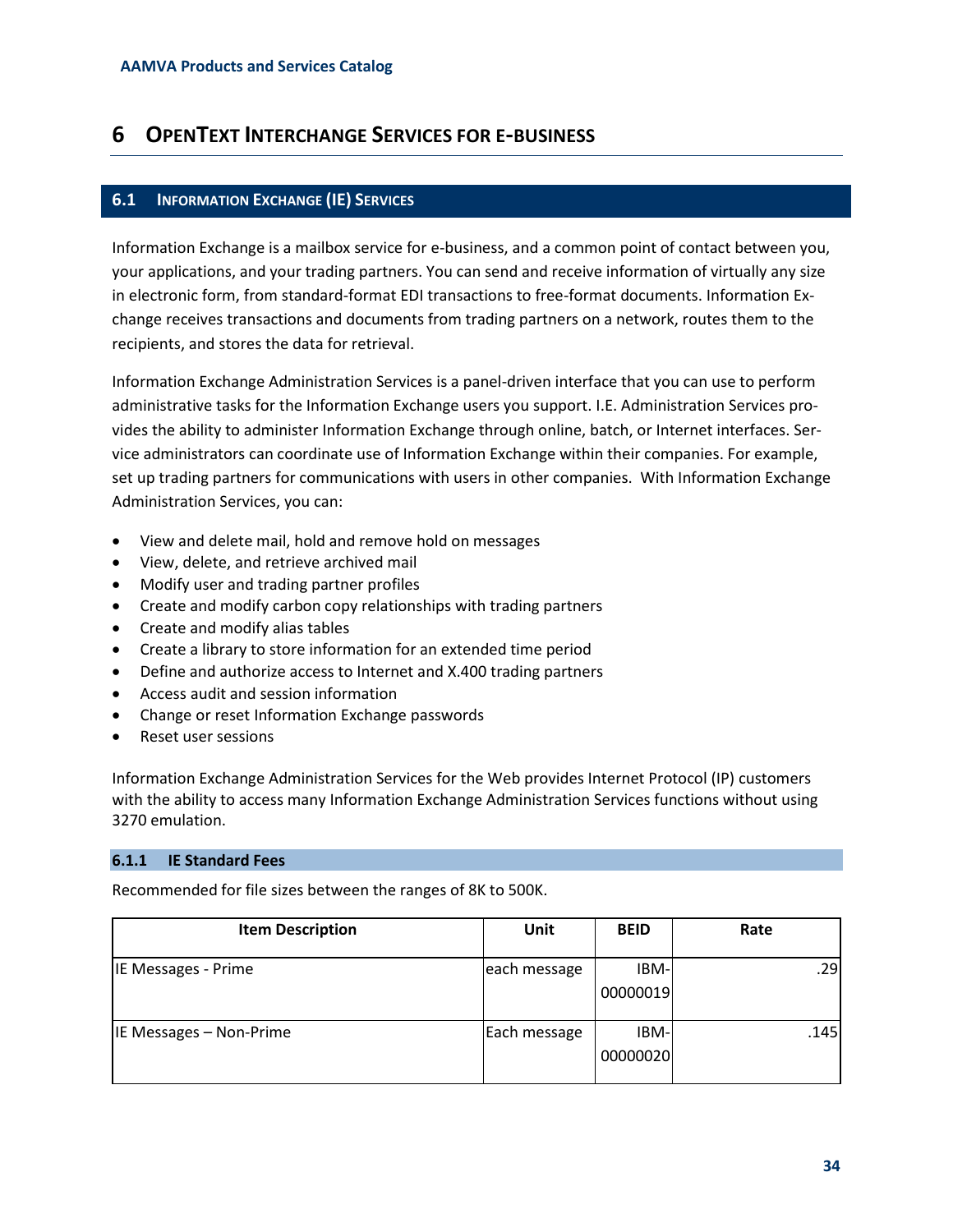| IE Characters - Prime                               | 1,000 char. | IBM-             | .068   |
|-----------------------------------------------------|-------------|------------------|--------|
|                                                     |             | 00000025         |        |
| IE Characters - Non-Prime                           | 1,000 char. | IBM-<br>00000026 | .034   |
| Local Dial Access - Prime                           | 1,000 char. | IBM-<br>00000930 | .026   |
| Local Dial Access - Non-Prime                       | 1,000 char. | IBM-<br>00000931 | .013   |
| 800 # Dial Access surcharge                         | 1,000 char. |                  | .039   |
| Legacy Gateway Dial Access surcharge                | 1,000 char. |                  | .039   |
| Secondary Node Dial Access surcharge                | 1,000 char. |                  | .091   |
| <b>Traveling User Support</b>                       | 1,000 char. |                  | .030   |
| VAN Interconnect Characters - Prime                 | 1,000 char. | IBM-<br>00000550 | .136   |
| VAN Interconnect Characters - Non-Prime             | 1,000 char. | IBM-<br>00000551 | .068   |
| IE Event Notification - dialout                     | Each        |                  | .157   |
| IE Event Notification - callout                     | Each        |                  | .080   |
| IE Archive Storage 1-365 days, daily characters     | 1,000 char. | IBM-<br>00001863 | .0042  |
| IE Searchable Library Storage, daily characters     | 1,000 char. | IBM-<br>00000932 | .0029  |
| IE Non-searchable Library Storage, daily characters | 1,000 char. |                  | .00147 |
| IE Searchable Library Index Build                   | 1,000 char. |                  | .29    |
| <b>IE Carbon Copy</b>                               | Each        | IBM-<br>00002454 | .36    |
| IE Dial out Characters - Prime                      | 1,000 char. |                  | .253   |
| IE Dial out Characters - Non-Prime                  | 1,000 char. |                  | .185   |